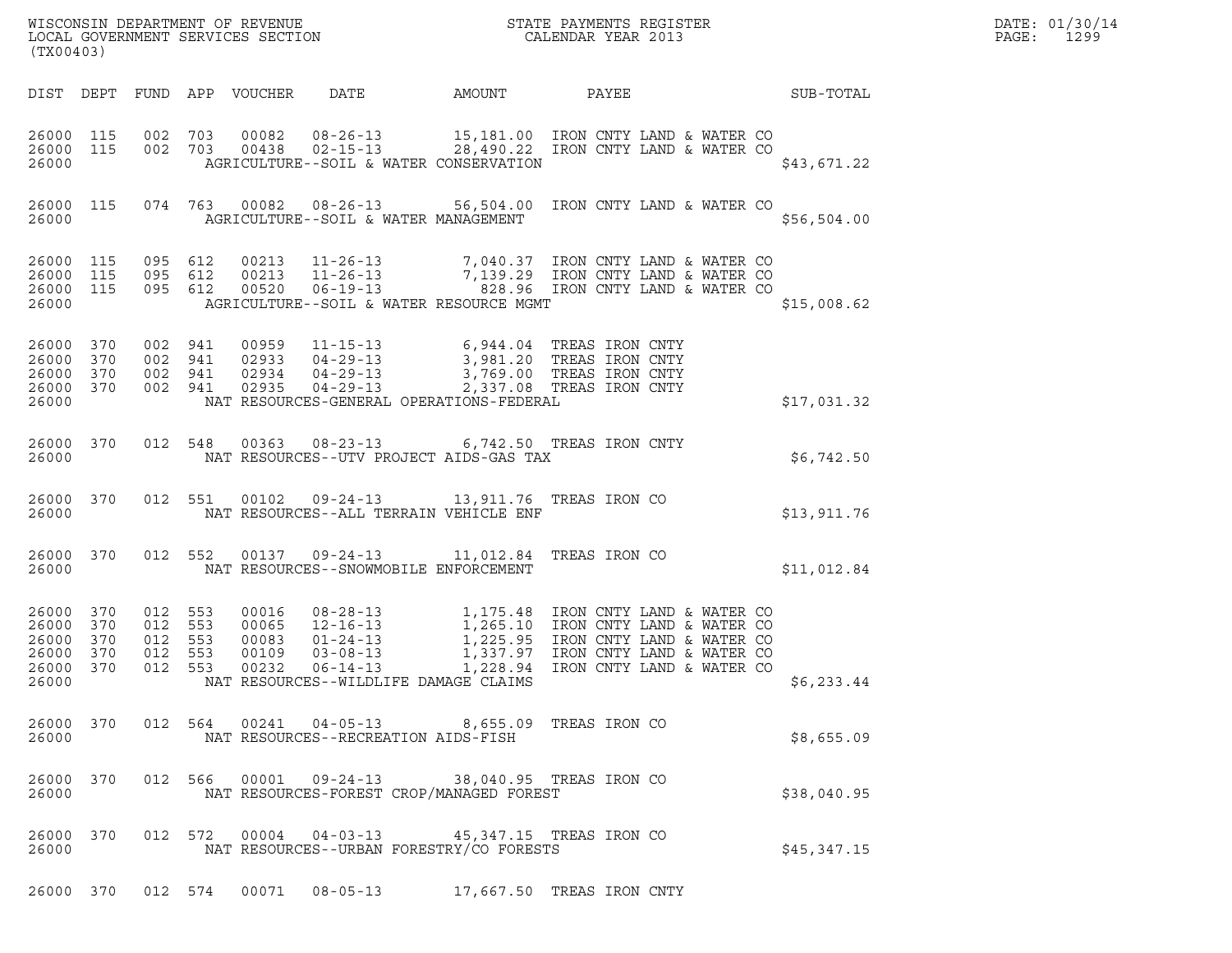WISCONSIN DEPARTMENT OF REVENUE<br>LOCAL GOVERNMENT SERVICES SECTION STATE PAYMENTS REGISTER SECONDER STATE PASSES OF SAMENTS REGISTER<br>DOCAL GOVERNMENT SERVICES SECTION SECONDER SERVICES SECONDAR VEAR 2013 WISCONSIN DEPARTMENT OF REVENUE<br>LOCAL GOVERNMENT SERVICES SECTION FOR THE STATE PAYMENTS REGISTER FOR THE PAGE: 1300<br>(TX00403) (TX00403)

| (TX00403)                                                                              |                                                             |                                                             |                                                             |                                                                               |                                                                                                                                                                |                                                                                                                                                |                                                                                                                                                       |               |
|----------------------------------------------------------------------------------------|-------------------------------------------------------------|-------------------------------------------------------------|-------------------------------------------------------------|-------------------------------------------------------------------------------|----------------------------------------------------------------------------------------------------------------------------------------------------------------|------------------------------------------------------------------------------------------------------------------------------------------------|-------------------------------------------------------------------------------------------------------------------------------------------------------|---------------|
| DIST                                                                                   | DEPT                                                        | FUND                                                        |                                                             | APP VOUCHER                                                                   | DATE                                                                                                                                                           | AMOUNT                                                                                                                                         | PAYEE                                                                                                                                                 | SUB-TOTAL     |
| 26000                                                                                  |                                                             |                                                             |                                                             |                                                                               |                                                                                                                                                                | NAT RESOURCES--SNOWMOBILE TRAIL AIDS                                                                                                           |                                                                                                                                                       | \$17,667.50   |
| 26000<br>26000<br>26000<br>26000<br>26000                                              | 370<br>370<br>370<br>370                                    | 012<br>012<br>012<br>012                                    | 575<br>575<br>575<br>575                                    | 00071<br>00289<br>00519<br>01856                                              | $08 - 05 - 13$<br>$08 - 22 - 13$<br>$09 - 16 - 13$<br>$01 - 22 - 13$                                                                                           | 20,370.00<br>58,208.72<br>NAT RESOURCES--SNOWMOBILE TRAIL AIDS                                                                                 | TREAS IRON CNTY<br>38,037.50 TREAS IRON CNTY<br>53,826.91 TREAS IRON CNTY<br>TREAS IRON CNTY                                                          | \$170,443.13  |
| 26000<br>26000<br>26000<br>26000<br>26000<br>26000                                     | 370<br>370<br>370<br>370<br>370                             | 012<br>012<br>012<br>012<br>012                             | 576<br>576<br>576<br>576<br>576                             | 00290<br>00291<br>00807<br>00807<br>00960                                     | $08 - 22 - 13$<br>$08 - 22 - 13$<br>$10 - 31 - 13$<br>$10 - 31 - 13$<br>$11 - 15 - 13$                                                                         | NAT RESOURCES--ALL-TERRAIN VEHICLE TRAIL                                                                                                       | 35,810.00 TREAS IRON CNTY<br>8,260.00 TREAS IRON CNTY<br>17,655.00 TREAS IRON CNTY<br>13,026.12 TREAS IRON CNTY<br>1,349.43 TREAS IRON CNTY           | \$76, 100.55  |
| 26000<br>26000                                                                         | 370                                                         | 012                                                         | 577                                                         | 00070                                                                         |                                                                                                                                                                | NAT RESOURCES--ALL-TERRAIN VEHICLE TRAIL                                                                                                       | 08-05-13 8,260.00 TREAS IRON CNTY                                                                                                                     | \$8,260.00    |
| 26000<br>26000                                                                         | 370                                                         | 012                                                         | 663                                                         | 03092                                                                         |                                                                                                                                                                | NAT RESOURCES--LAKES MANAGEMENT GRANTS                                                                                                         | 05-14-13 36,567.41 IRON CNTY LAND & WATER CO                                                                                                          | \$36,567.41   |
| 26000<br>26000                                                                         | 370                                                         | 074                                                         | 670                                                         | 40606                                                                         | NAT RESOURCES--RU RECYCLING GRANT                                                                                                                              | $05 - 20 - 13$ 86,740.52                                                                                                                       | TREAS IRON CO                                                                                                                                         | \$86,740.52   |
| 26000<br>26000                                                                         | 370                                                         | 074                                                         | 673                                                         | 40606                                                                         | $05 - 20 - 13$                                                                                                                                                 | 1,531.89<br>NAT RESOURCES--RU CONSOLIDATED GRANT                                                                                               | TREAS IRON CO                                                                                                                                         | \$1,531.89    |
| 26000<br>26000                                                                         | 370                                                         | 095                                                         | 512                                                         | 01931                                                                         | $01 - 28 - 13$<br>NAT RESOURCES--STEWARDSHIP 2000                                                                                                              | 102,100.00                                                                                                                                     | TREAS IRON CO                                                                                                                                         | \$102, 100.00 |
| 26000<br>26000                                                                         | 395                                                         | 011                                                         | 170                                                         | 66649                                                                         | $02 - 28 - 13$                                                                                                                                                 | 14,903.91   TREAS IRON CO<br>TRANSPORTATION--COUNTY FOREST ROAD AIDS                                                                           |                                                                                                                                                       | \$14,903.91   |
| 26000<br>26000<br>26000<br>26000<br>26000<br>26000<br>26000<br>26000<br>26000<br>26000 | 395<br>395<br>395<br>395<br>395<br>395<br>395<br>395<br>395 | 011<br>011<br>011<br>011<br>011<br>011<br>011<br>011<br>011 | 185<br>185<br>185<br>185<br>185<br>185<br>185<br>185<br>185 | 80630<br>80630<br>80630<br>80630<br>80630<br>80630<br>80630<br>85533<br>85533 | $07 - 15 - 13$<br>$07 - 15 - 13$<br>$07 - 15 - 13$<br>$07 - 15 - 13$<br>$07 - 15 - 13$<br>$07 - 15 - 13$<br>$07 - 15 - 13$<br>$08 - 26 - 13$<br>$08 - 26 - 13$ | 1,626.88<br>815.84<br>1,619.04<br>1,623.84<br>2,450.72<br>826.88<br>1,647.52<br>2,222.00<br>4,074.56<br>TRANSPORTATION--HIGHWAY SAFETY-FEDERAL | TREAS IRON CO<br>TREAS IRON CO<br>TREAS IRON CO<br>TREAS IRON CO<br>TREAS IRON CO<br>TREAS IRON CO<br>TREAS IRON CO<br>TREAS IRON CO<br>TREAS IRON CO | \$16,907.28   |
| 26000                                                                                  | 395                                                         | 011                                                         | 190                                                         | 68026                                                                         | $01 - 07 - 13$                                                                                                                                                 | 79,096.66                                                                                                                                      | COUNTY OF IRON                                                                                                                                        |               |
|                                                                                        |                                                             |                                                             |                                                             |                                                                               |                                                                                                                                                                |                                                                                                                                                |                                                                                                                                                       |               |

|  |  |  |  |  |  | 26000 395 011 190 68026 01-07-13 |  |  | 79,096.66 COUNTY OF IRON |  |  |
|--|--|--|--|--|--|----------------------------------|--|--|--------------------------|--|--|
|--|--|--|--|--|--|----------------------------------|--|--|--------------------------|--|--|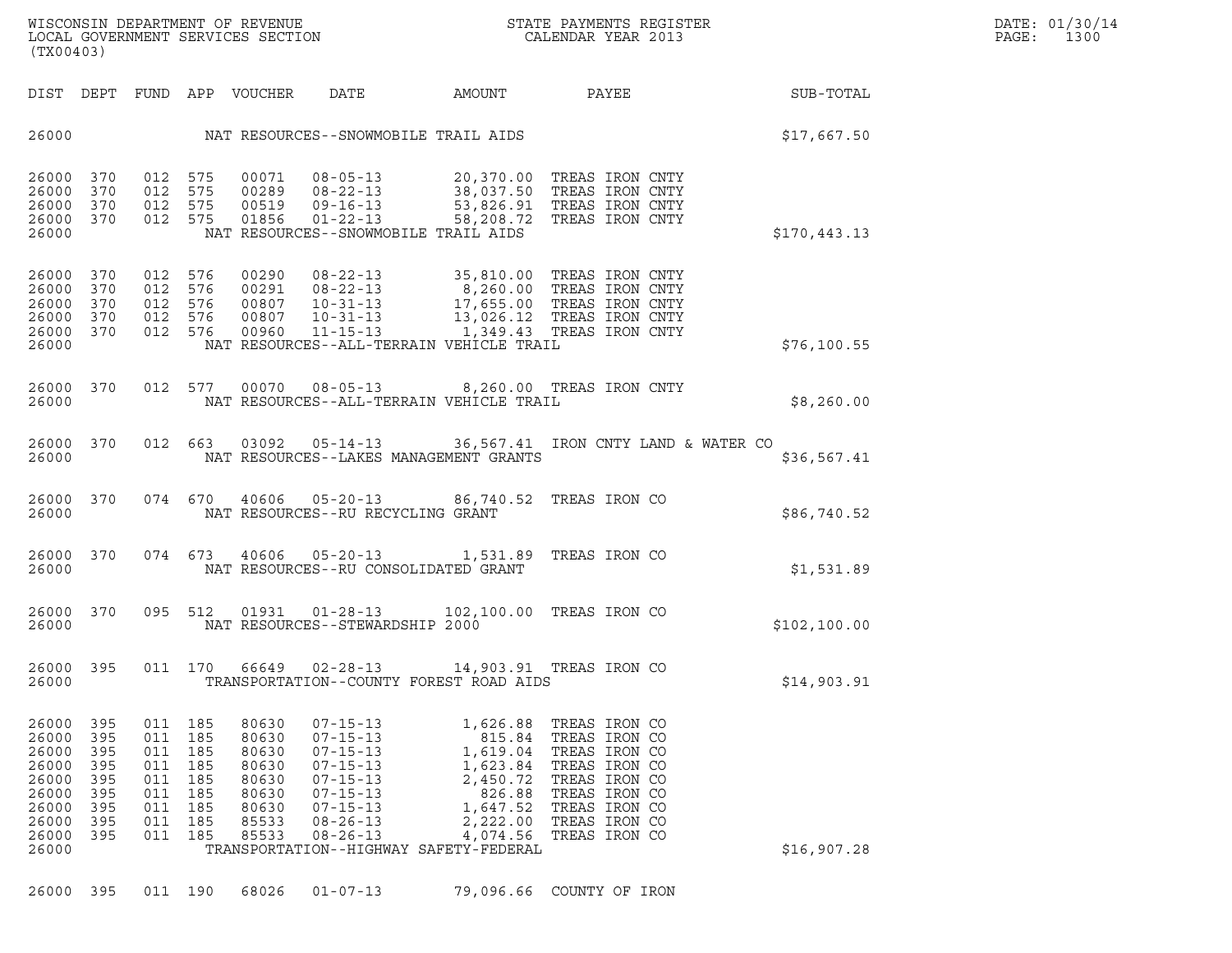| (TX00403)                                                                                                                                                                                                   |                                                                                                                                                        |                                                                                                                                                            |                                                                                                                                                 | WISCONSIN DEPARTMENT OF REVENUE<br>LOCAL GOVERNMENT SERVICES SECTION                                                                                                                               |                                                                                                                                                                                                                                                                                                                                                                                                          |                                                                                                                                                                                                                                                                                                  | STATE PAYMENTS REGISTER<br>CALENDAR YEAR 2013                                                                                                                                                                                                                                              |              | DATE: 01/30/14<br>PAGE:<br>1301 |
|-------------------------------------------------------------------------------------------------------------------------------------------------------------------------------------------------------------|--------------------------------------------------------------------------------------------------------------------------------------------------------|------------------------------------------------------------------------------------------------------------------------------------------------------------|-------------------------------------------------------------------------------------------------------------------------------------------------|----------------------------------------------------------------------------------------------------------------------------------------------------------------------------------------------------|----------------------------------------------------------------------------------------------------------------------------------------------------------------------------------------------------------------------------------------------------------------------------------------------------------------------------------------------------------------------------------------------------------|--------------------------------------------------------------------------------------------------------------------------------------------------------------------------------------------------------------------------------------------------------------------------------------------------|--------------------------------------------------------------------------------------------------------------------------------------------------------------------------------------------------------------------------------------------------------------------------------------------|--------------|---------------------------------|
| DIST                                                                                                                                                                                                        | DEPT                                                                                                                                                   |                                                                                                                                                            |                                                                                                                                                 | FUND APP VOUCHER                                                                                                                                                                                   | DATE                                                                                                                                                                                                                                                                                                                                                                                                     | AMOUNT                                                                                                                                                                                                                                                                                           | PAYEE                                                                                                                                                                                                                                                                                      | SUB-TOTAL    |                                 |
| 26000 395<br>26000<br>26000                                                                                                                                                                                 | - 395                                                                                                                                                  | 011 190<br>011 190                                                                                                                                         |                                                                                                                                                 | 82026<br>94026                                                                                                                                                                                     | $07 - 01 - 13$<br>$10 - 07 - 13$                                                                                                                                                                                                                                                                                                                                                                         | TRANSPORTATION--GENERAL TRANSP AIDS-GTA                                                                                                                                                                                                                                                          | 158, 193.32 COUNTY OF IRON<br>79,096.68 COUNTY OF IRON                                                                                                                                                                                                                                     | \$316,386.66 |                                 |
| 26000 395<br>26000                                                                                                                                                                                          |                                                                                                                                                        | 011 278                                                                                                                                                    |                                                                                                                                                 | 92591                                                                                                                                                                                              | $10 - 29 - 13$                                                                                                                                                                                                                                                                                                                                                                                           | TRANSPORTATION--LRIP/TRIP/MSIP GRANTS                                                                                                                                                                                                                                                            | 69,229.25 TREAS IRON CO                                                                                                                                                                                                                                                                    | \$69, 229.25 |                                 |
| 26000 410<br>26000                                                                                                                                                                                          |                                                                                                                                                        | 002 116                                                                                                                                                    |                                                                                                                                                 |                                                                                                                                                                                                    | 11357 11-05-13<br>CORRECTIONS--LOCAL AID                                                                                                                                                                                                                                                                                                                                                                 |                                                                                                                                                                                                                                                                                                  | 3,678.15 TREAS IRON CO                                                                                                                                                                                                                                                                     | \$3,678.15   |                                 |
| 26000<br>26000<br>26000<br>26000<br>26000<br>26000<br>26000<br>26000<br>26000<br>26000<br>26000<br>26000                                                                                                    | 435<br>435<br>435<br>435<br>435<br>435<br>435<br>435<br>435<br>435<br>435                                                                              | 005<br>005<br>005<br>005<br>005<br>005<br>005<br>005<br>005<br>005<br>005 000                                                                              | 000<br>000<br>000<br>000<br>000<br>000<br>000<br>000<br>000<br>000                                                                              | 90310<br>90314<br>90318<br>90321<br>90323<br>90326<br>90400<br>90402<br>90403<br>90406<br>90408                                                                                                    | $01 - 01 - 13$<br>$02 - 01 - 13$<br>$03 - 01 - 13$<br>$04 - 01 - 13$<br>$05 - 01 - 13$<br>$07 - 02 - 13$<br>$07 - 01 - 13$<br>$08 - 01 - 13$<br>$09 - 01 - 13$<br>$10 - 01 - 13$<br>$11 - 01 - 13$<br>HEALTH SERVICES--STATE/FED AIDS                                                                                                                                                                    | 10,633.00<br>16,881.00<br>21,492.00<br>16,111.00<br>6,970.00<br>1,023.00<br>$142, 771.00$<br>51, 163.00<br>23,605.00<br>12,712.00<br>13,164.00                                                                                                                                                   | IRON CO<br>IRON CO<br>IRON CO<br>IRON CO<br>IRON CO<br>IRON CO<br>IRON CO<br>IRON CO<br>IRON CO<br>IRON CO<br>IRON CO                                                                                                                                                                      | \$316,525.00 |                                 |
| 26000<br>26000<br>26000<br>26000<br>26000<br>26000<br>26000<br>26000<br>26000<br>26000<br>26000<br>26000<br>26000<br>26000<br>26000<br>26000<br>26000<br>26000<br>26000<br>26000<br>26000<br>26000<br>26000 | 437<br>437<br>437<br>437<br>437<br>437<br>437<br>437<br>437<br>437<br>437<br>437<br>437<br>437<br>437<br>437<br>437<br>437<br>437<br>437<br>437<br>437 | 005<br>005<br>005<br>005<br>005<br>005<br>005<br>005<br>005<br>005<br>005<br>005 000<br>005<br>005<br>005<br>005<br>005<br>005<br>005<br>005<br>005<br>005 | 000<br>000<br>000<br>000<br>000<br>000<br>000<br>000<br>000<br>000<br>000<br>000<br>000<br>000<br>000<br>000<br>000<br>000<br>000<br>000<br>000 | 00000<br>00000<br>00000<br>00000<br>00000<br>00000<br>00000<br>00000<br>00000<br>00000<br>00000<br>00000<br>00000<br>00000<br>00000<br>00000<br>00000<br>00000<br>00000<br>00000<br>00000<br>00000 | $01 - 30 - 13$<br>$01 - 06 - 13$<br>$03 - 20 - 13$<br>$04 - 05 - 13$<br>$04 - 28 - 13$<br>$04 - 05 - 13$<br>$05 - 19 - 13$<br>$06 - 30 - 13$<br>$06 - 05 - 13$<br>$07 - 27 - 13$<br>$07 - 05 - 13$<br>$07 - 11 - 13$<br>$08 - 07 - 13$<br>$08 - 30 - 13$<br>$09 - 31 - 13$<br>$09 - 05 - 13$<br>$10 - 05 - 13$<br>$10 - 30 - 13$<br>$10 - 05 - 13$<br>$11 - 05 - 13$<br>$11 - 22 - 13$<br>$12 - 05 - 13$ | 13,232.04 IRON<br>49,390.13<br>20,278.37<br>1,407.26<br>19,985.65<br>14,176.11<br>14,448.93<br>215.82<br>14,314.34<br>34.00<br>14,284.50<br>3,343.56<br>88,230.17<br>9,407.00<br>13,879.38<br>19,982.19<br>3,339.48<br>2,652.18<br>533.00<br>2,873.90<br>CHILDREN & FAMILIES--STATE/FEDERAL AIDS | 16,591.72 IRON CHILD SUPPORT<br>IRON<br>IRON<br>IRON<br>IRON CHILD SUPPORT<br>IRON<br>IRON<br>IRON<br>IRON<br>IRON CHILD SUPPORT<br>16,083.93 IRON CHILD SUPPORT<br>IRON<br>IRON CHILD SUPPORT<br>IRON<br>IRON<br>IRON<br>IRON CHILD SUPPORT<br>IRON CHILD SUPPORT<br>IRON<br>IRON<br>IRON | \$338,683.66 |                                 |

26000 455 002 221 04834 07-30-13 160.00 TREAS IRON CNTY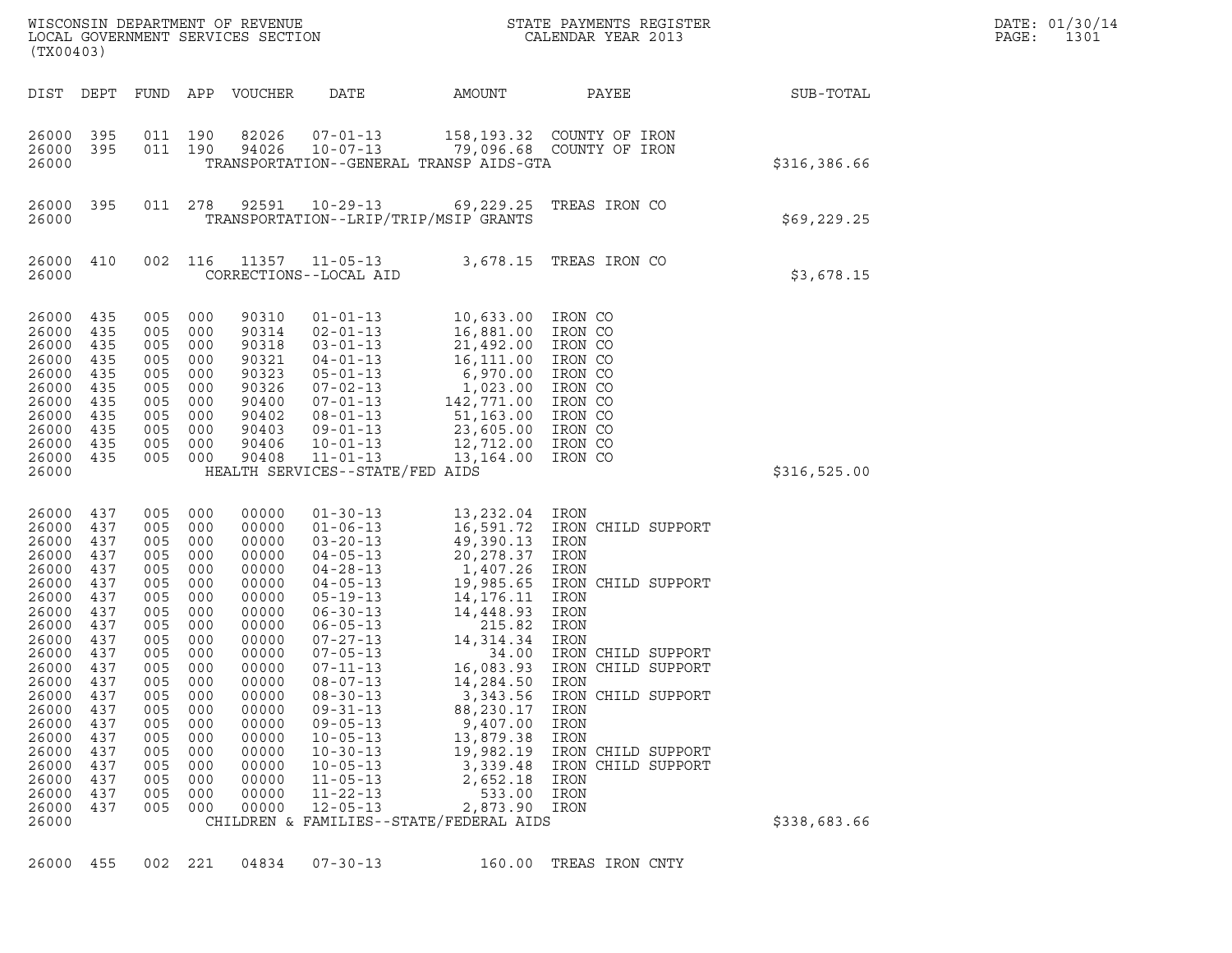| DATE: 01/3 |  |
|------------|--|
| PAGE: 13   |  |

| (TX00403)                                     |                                |                                          |         |                                 |                                   | $\tt WISCONSIM DEPARTMENT OF REVENUE$ $\tt WISCONS IN DEPARTMENT SERVICES SECTION$ $\tt SCALENDAR YEAR$ $2013$                                                                                                    |  |                        | DATE: 01/30/14<br>PAGE:<br>1302 |
|-----------------------------------------------|--------------------------------|------------------------------------------|---------|---------------------------------|-----------------------------------|-------------------------------------------------------------------------------------------------------------------------------------------------------------------------------------------------------------------|--|------------------------|---------------------------------|
|                                               |                                |                                          |         | DIST DEPT FUND APP VOUCHER DATE |                                   |                                                                                                                                                                                                                   |  | AMOUNT PAYEE SUB-TOTAL |                                 |
|                                               |                                |                                          |         |                                 |                                   | 26000 JUSTICE--LAW ENFORCEMENT SERVICES AID                                                                                                                                                                       |  | \$160.00               |                                 |
| 26000 455<br>26000 455<br>26000               |                                |                                          |         |                                 | JUSTICE--LAW ENFORCEMENT TRAINING | 002 231 00329 02-08-13 3,200.00 TREAS IRON CNTY<br>002 231 00714 03-28-13 3,944.85 TREAS IRON CNTY                                                                                                                |  | \$7,144.85             |                                 |
| 26000                                         |                                |                                          |         |                                 |                                   | 26000 455 002 503 00026 03-12-13 16,850.21 TREAS IRON CO<br>JUSTICE--VICTIM/WITNESS SERVICES AID                                                                                                                  |  | \$16,850.21            |                                 |
| 26000                                         |                                |                                          |         |                                 |                                   | 26000 455 002 532 04759 07-30-13 16,680.02 TREAS IRON CO<br>JUSTICE--VICTIM/WITNESS ASSISTANCE SERV                                                                                                               |  | \$16,680.02            |                                 |
| 26000                                         | 26000 465 002 305<br>26000 465 |                                          | 002 305 |                                 |                                   | MILITARY AFFAIRS-EMER MGMT-DISASTER RECO                                                                                                                                                                          |  | \$2,098.20             |                                 |
| 26000                                         |                                |                                          |         |                                 |                                   | 26000 465 002 308 00324 01-23-13 5,342.00 TREAS IRON CO<br>26000 465 002 308 00852 12-03-13 7,439.00 TREAS IRON CO<br>MILITARY AFFAIRS-EMER MGMT-RESPONSE EQMT                                                    |  | \$12,781.00            |                                 |
| 26000                                         | 26000 465                      |                                          |         |                                 |                                   | 002 337 00676 06-28-13 1,881.00 TREAS IRON CO<br>MILITARY AFFAIRS-EMERGENCY MGMT PLANNING                                                                                                                         |  | \$1,881.00             |                                 |
| 26000 465<br>26000<br>26000<br>26000<br>26000 | 465<br>465<br>465              | 002 342<br>002 342<br>002 342<br>002 342 |         |                                 |                                   | 00371  01-30-13  13,792.93  TREAS IRON CO<br>00561 03-01-13 6,153.54 TREAS IRON CO<br>00651 06-11-13 6,435.65 TREAS IRON CO<br>00747 08-14-13 12,532.41 TREAS IRON CO<br>MILITARY AFFAIRS-EMERGENCY MGMT-FED FUND |  | \$38,914.53            |                                 |
| 26000 465<br>26000                            |                                |                                          |         |                                 |                                   | 072 364 00341 01-23-13 1,918.00 TREAS IRON CO<br>MILITARY AFFAIRS-EMER MGMT-PLANNING AID                                                                                                                          |  | \$1,918.00             |                                 |
| 26000 485<br>26000                            |                                |                                          |         |                                 | VETERANS AFFAIRS GRANTS           | 002 127 05362 06-12-13 850.00 TREAS IRON CO                                                                                                                                                                       |  | \$850.00               |                                 |
| 26000 485<br>26000                            |                                |                                          |         |                                 |                                   | 082  267  05362  06-12-13  3,825.00 TREAS IRON CO<br>VETERANS AFFAIRS--GRANTS TO COUNTIES                                                                                                                         |  | \$3,825.00             |                                 |
| 26000 485<br>26000                            |                                |                                          | 083 370 | 05362                           | $06 - 12 - 13$                    | 3,825.00 TREAS IRON CO<br>VETERANS AFFAIRS--GRANTS TO COUNTIES                                                                                                                                                    |  | \$3,825.00             |                                 |
| 26000 505                                     |                                | 002 116                                  |         | 01308                           | 09-11-13                          | 38,714.00 TREAS IRON CNTY                                                                                                                                                                                         |  |                        |                                 |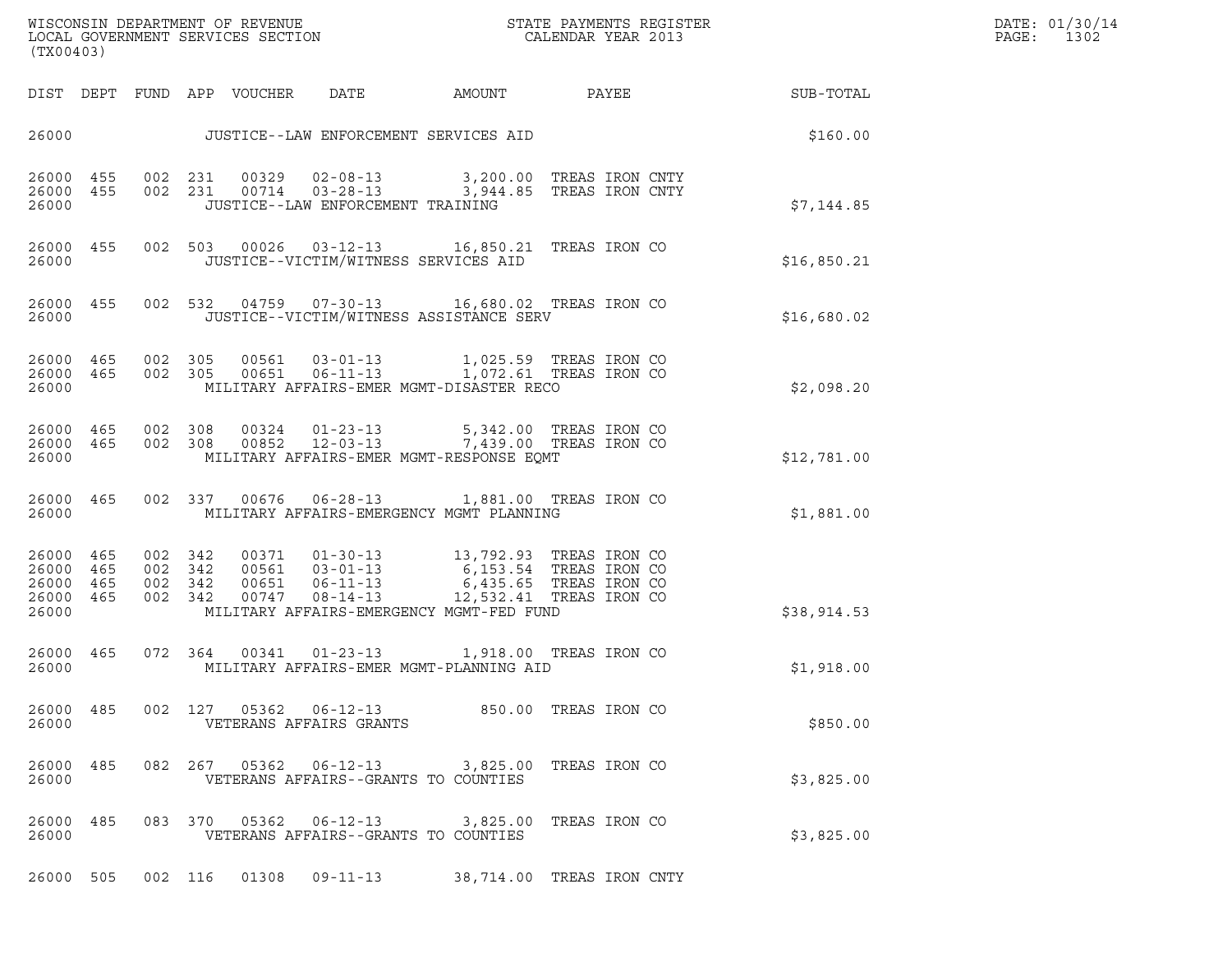| (TX00403)                                                                                                                  |                                                                                         |                                                                                         |                                                                                         |                                                                                                                   |                                                                                                                                                                                                                                                                                                                                                         |                                                              |                                                                                                                                                                                                                           |              |
|----------------------------------------------------------------------------------------------------------------------------|-----------------------------------------------------------------------------------------|-----------------------------------------------------------------------------------------|-----------------------------------------------------------------------------------------|-------------------------------------------------------------------------------------------------------------------|---------------------------------------------------------------------------------------------------------------------------------------------------------------------------------------------------------------------------------------------------------------------------------------------------------------------------------------------------------|--------------------------------------------------------------|---------------------------------------------------------------------------------------------------------------------------------------------------------------------------------------------------------------------------|--------------|
| DIST                                                                                                                       | DEPT                                                                                    | FUND APP                                                                                |                                                                                         | VOUCHER                                                                                                           | DATE                                                                                                                                                                                                                                                                                                                                                    | AMOUNT                                                       | PAYEE                                                                                                                                                                                                                     | SUB-TOTAL    |
| 26000                                                                                                                      |                                                                                         |                                                                                         |                                                                                         |                                                                                                                   | DOA--LAND INFORMATION BOARD GRANTS                                                                                                                                                                                                                                                                                                                      |                                                              |                                                                                                                                                                                                                           | \$38,714.00  |
| 26000<br>26000<br>26000                                                                                                    | 505<br>505                                                                              | 002<br>002                                                                              | 142<br>142                                                                              | 08106<br>08625                                                                                                    | $03 - 15 - 13$<br>$03 - 27 - 13$<br>DOA--FEDERAL ENERGY GRANTS                                                                                                                                                                                                                                                                                          | 81,680.00                                                    | 12,224.00 TREAS IRON CO<br>TREAS IRON CO                                                                                                                                                                                  | \$93,904.00  |
| 26000<br>26000<br>26000<br>26000<br>26000<br>26000<br>26000<br>26000<br>26000<br>26000<br>26000<br>26000<br>26000          | 505<br>505<br>505<br>505<br>505<br>505<br>505<br>505<br>505<br>505<br>505<br>505        | 002<br>002<br>002<br>002<br>002<br>002<br>002<br>002<br>002<br>002<br>002<br>002        | 155<br>155<br>155<br>155<br>155<br>155<br>155<br>155<br>155<br>155<br>155<br>155        | 60004<br>60062<br>60292<br>60292<br>60409<br>60409<br>60471<br>60471<br>60545<br>60625<br>60704<br>60765          | $07 - 23 - 13$<br>$08 - 23 - 13$<br>$\begin{array}{cccc} 12-09-13 & 083.46 \\ 12-09-13 & 2,123.34 \\ 01-29-13 & 470.00 \\ 01-29-13 & 470.00 \\ 02-25-13 & 791.17 \\ 02-25-13 & 2,009.15 \\ 03-25-13 & 888.86 \\ 04-23-13 & 451.62 \end{array}$<br>$05 - 23 - 13$<br>06-25-13 528.36<br>DOA-HOUSING ASSISTANCE-FEDERAL FUNDS                             | 1,354.87<br>683.46<br>1,180.76                               | TREAS IRON CO<br>TREAS IRON CO<br>TREAS IRON CO<br>TREAS IRON CO<br>TREAS IRON CO<br>TREAS IRON CO<br>TREAS IRON CO<br>TREAS IRON CO<br>TREAS IRON CO<br>TREAS IRON CO<br>TREAS IRON CO<br>TREAS IRON CO                  | \$12,729.45  |
| 26000<br>26000<br>26000<br>26000<br>26000<br>26000<br>26000<br>26000<br>26000                                              | 505<br>505<br>505<br>505<br>505<br>505<br>505<br>505                                    | 002<br>002<br>002<br>002<br>002<br>002<br>002<br>002                                    | 743<br>743<br>743<br>743<br>743<br>743<br>743<br>743                                    | 00564<br>00842<br>02996<br>03555<br>03555<br>05735<br>06259<br>08360                                              | $08 - 15 - 13$<br>$08 - 28 - 13$<br>$11 - 05 - 13$<br>$11 - 21 - 13$<br>$11 - 21 - 13$<br>$01 - 03 - 13$<br>01-22-13<br>03-20-13<br>DOA--HOUSING ASSISTANCE GRANTS                                                                                                                                                                                      | 86,000.00<br>38,500.00<br>48,000.00<br>5,690.00<br>35,000.00 | TREAS IRON CO<br>TREAS IRON CO<br>TREAS IRON CO<br>TREAS IRON CO<br>29,310.00 TREAS IRON CO<br>32,000.00 TREAS IRON CO<br>34,000.00 TREAS IRON CO<br>TREAS IRON CO                                                        | \$308,500.00 |
| 26000<br>26000<br>26000<br>26000<br>26000<br>26000<br>26000<br>26000<br>26000<br>26000<br>26000<br>26000<br>26000<br>26000 | 505<br>505<br>505<br>505<br>505<br>505<br>505<br>505<br>505<br>505<br>505<br>505<br>505 | 035<br>035<br>035<br>035<br>035<br>035<br>035<br>035<br>035<br>035<br>035<br>035<br>035 | 371<br>371<br>371<br>371<br>371<br>371<br>371<br>371<br>371<br>371<br>371<br>371<br>371 | 60004<br>60062<br>60121<br>60192<br>60250<br>60292<br>60292<br>60292<br>60409<br>60409<br>60471<br>60471<br>60545 | $07 - 23 - 13$<br>$\begin{array}{cccc} 07-23-13 & 44.03 \\ 08-23-13 & 44.03 \\ 10-24-13 & 44.03 \\ 10-23-13 & 2,188.14 \\ 12-09-13 & 161.57 \\ 12-09-13 & 976.73 \\ 12-09-13 & 1,146.60 \\ 01-29-13 & 1,135.76 \\ 01-29-13 & 1,135.76 \end{array}$<br>$01 - 29 - 13$<br>$02 - 25 - 13$<br>$02 - 25 - 13$<br>$03 - 25 - 13$<br>DOA--PUBLIC BENEFITS FUND | 572.39<br>1,135.76<br>588.19<br>1,554.47<br>293.46           | TREAS IRON CO<br>TREAS IRON CO<br>TREAS IRON CO<br>TREAS IRON CO<br>TREAS IRON CO<br>TREAS IRON CO<br>TREAS IRON CO<br>TREAS IRON CO<br>TREAS IRON CO<br>TREAS IRON CO<br>TREAS IRON CO<br>TREAS IRON CO<br>TREAS IRON CO | \$9,713.28   |
| 26000<br>26000<br>26000                                                                                                    | 835<br>835                                                                              | 002<br>002                                                                              | 105<br>105                                                                              | 43610<br>80712                                                                                                    | $07 - 22 - 13$<br>$11 - 18 - 13$<br>REVENUE--STATE SHARED REVENUES                                                                                                                                                                                                                                                                                      | 19,618.93<br>113,198.90                                      | TREAS IRON CO<br>TREAS IRON CO                                                                                                                                                                                            | \$132,817.83 |

(TX00403)

WISCONSIN DEPARTMENT OF REVENUE<br>LOCAL GOVERNMENT SERVICES SECTION STATE PAYMENTS REGISTER SECULIFIES SERVICES SECTION WISCONSIN DEPARTMENT OF REVENUE<br>LOCAL GOVERNMENT SERVICES SECTION PARA PROPERTY CALENDAR YEAR 2013<br>(TX00403)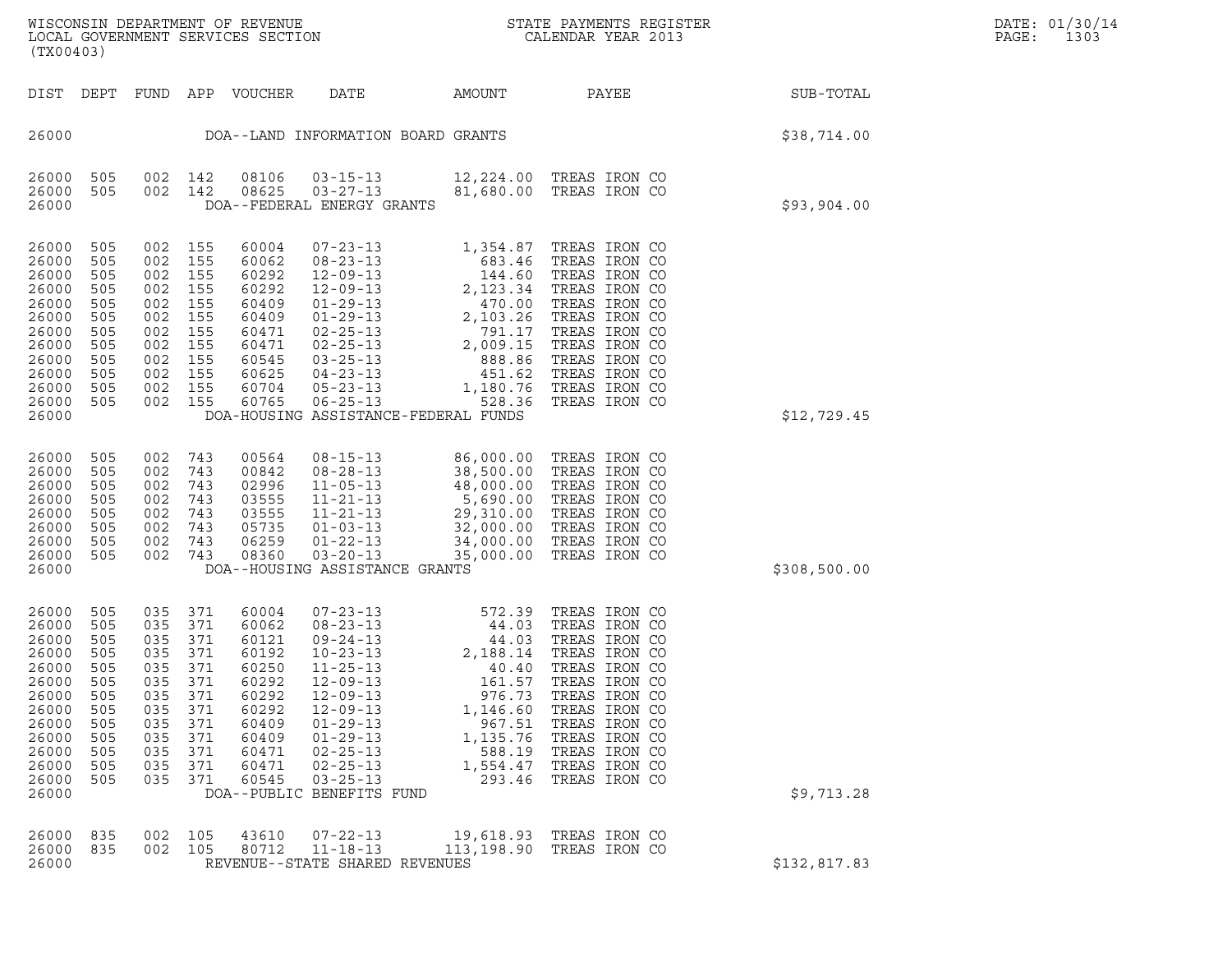| WISCONSIN DEPARTMENT OF REVENUE<br>LOCAL GOVERNMENT SERVICES SECTION<br>(TX00403) |            |            |                |                                                                              |                          | STATE PAYMENTS REGISTER<br>CALENDAR YEAR 2013 |                | DATE: 01/30/14<br>PAGE:<br>1304 |
|-----------------------------------------------------------------------------------|------------|------------|----------------|------------------------------------------------------------------------------|--------------------------|-----------------------------------------------|----------------|---------------------------------|
| DEPT<br>DIST                                                                      | FUND       | APP        | <b>VOUCHER</b> | DATE                                                                         | AMOUNT                   | PAYEE                                         | SUB-TOTAL      |                                 |
| 835<br>26000<br>26000                                                             | 002        | 109        | 01026          | 07-22-13<br>REVENUE--EXEMPT COMPUTER AID                                     | 1,382.00                 | TREAS IRON CO                                 | \$1,382.00     |                                 |
| 26000<br>835<br>26000<br>835<br>26000                                             | 002<br>002 | 302<br>302 | 10037<br>11037 | $07 - 22 - 13$<br>$07 - 22 - 13$<br>REVENUE-FIRST DOLLAR/SCHOOL LEVY CREDITS | 994,803.61<br>247,152.07 | TREAS IRON CO<br>TREAS IRON CO                | \$1,241,955.68 |                                 |
| 835<br>26000<br>26000                                                             | 021        | 363        | 37176          | $03 - 25 - 13$<br>REVENUE--LOTTERY CREDIT -                                  | 125,357.33               | TREAS IRON CO                                 | \$125, 357.33  |                                 |
| 26000                                                                             |            |            |                | DISTRICT TOTAL APPROPRIATIONS                                                |                          |                                               | \$3,909,885.18 |                                 |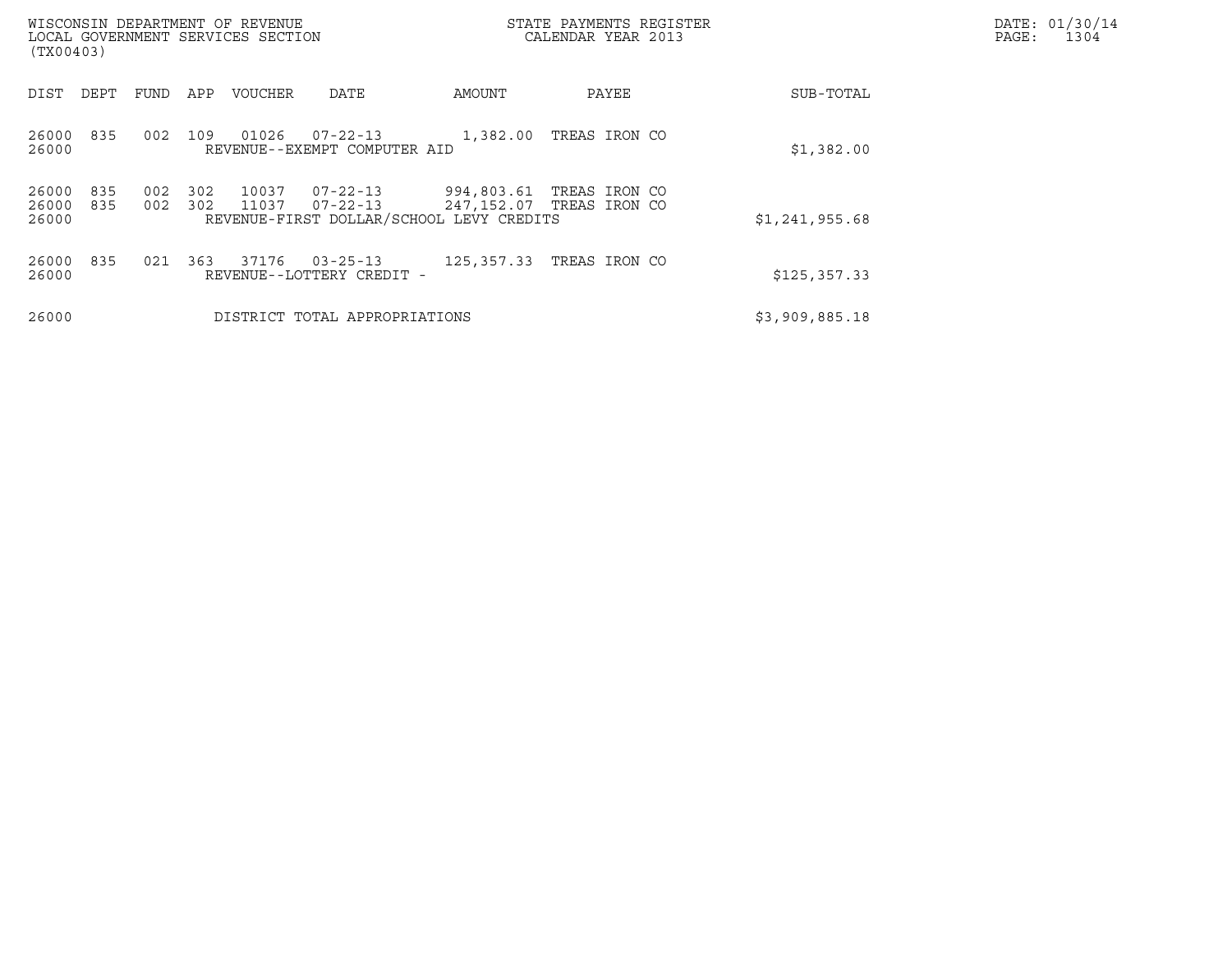| WISCONSIN DEPARTMENT OF REVENUE   | STATE PAYMENTS REGISTER | DATE: 01/30/14 |
|-----------------------------------|-------------------------|----------------|
| LOCAL GOVERNMENT SERVICES SECTION | CALENDAR YEAR 2013      | 1305<br>PAGE:  |

| (TX00403)                                     |                   |                               |         | WISCONSIN DEPARTMENT OF REVENUE<br>LOCAL GOVERNMENT SERVICES SECTION |                                |                                          | STATE PAYMENTS REGISTER<br>CALENDAR YEAR 2013                                                                                                                                                |              | DATE: 01/30/14<br>PAGE: 1305 |
|-----------------------------------------------|-------------------|-------------------------------|---------|----------------------------------------------------------------------|--------------------------------|------------------------------------------|----------------------------------------------------------------------------------------------------------------------------------------------------------------------------------------------|--------------|------------------------------|
|                                               |                   |                               |         | DIST DEPT FUND APP VOUCHER DATE                                      |                                | AMOUNT                                   | PAYEE                                                                                                                                                                                        | SUB-TOTAL    |                              |
| 26002 165<br>26002                            |                   |                               |         |                                                                      |                                | SAFETY/PROF SERV--FIRE INSURANCE DUES    | 002 225 00676 07-03-13 489.00 TREAS TN ANDERSON                                                                                                                                              | \$489.00     |                              |
| 26002 370<br>26002 370<br>26002               |                   |                               |         |                                                                      |                                | NAT RESOURCES-SEVERANCE/YIELD/WITHDRAWAL | 000 001 01DNR 03-13-13 1,993.14 TREAS TOWN ANDERSON 000 001 04DNR 10-23-13 1,178.55 TOWN ANDERSON                                                                                            | \$3,171.69   |                              |
| 26002 370                                     |                   |                               |         |                                                                      |                                |                                          | 002 503 15769 02-06-13 10,381.23 TREAS TN ANDERSON<br>TOWN SHARE 1005.80                                                                                                                     |              |                              |
| 26002                                         |                   |                               |         |                                                                      |                                | NAT RESOURCES--AIDS IN LIEU OF TAXES     |                                                                                                                                                                                              | \$10,381.23  |                              |
| 26002 370<br>26002 370<br>26002               |                   |                               |         |                                                                      |                                | NAT RESOURCES--FOREST CROP/MFL/CO FOREST | 012 571 36271 06-10-13 12,359.45 TREAS TN ANDERSON<br>012 571 36271 06-10-13 1,589.10 TREAS TN ANDERSON                                                                                      | \$13,948.55  |                              |
| 26002<br>26002<br>26002<br>26002 395<br>26002 | 395<br>395<br>395 | 011 191<br>011 191<br>011 191 | 011 191 |                                                                      |                                | TRANSPORTATION--GENERAL TRANSP AIDS-GTA  | 70676  01-07-13  20,439.63  TOWN OF ANDERSON<br>76676  04-01-13  20,439.63  TOWN OF ANDERSON<br>84676  07-01-13  20,439.63  TOWN OF ANDERSON<br>96676  10-07-13  20,439.65  TOWN OF ANDERSON | \$81,758.54  |                              |
| 26002 835<br>26002 835<br>26002               |                   |                               |         |                                                                      | REVENUE--STATE SHARED REVENUES |                                          | 002  105  43598  07-22-13   1,756.31  TREAS TN ANDERSON<br>002 105 80700 11-18-13 9,952.55 TREAS TN ANDERSON                                                                                 | \$11,708.86  |                              |
| 26002<br>DISTRICT TOTAL APPROPRIATIONS        |                   |                               |         |                                                                      |                                |                                          |                                                                                                                                                                                              | \$121,457.87 |                              |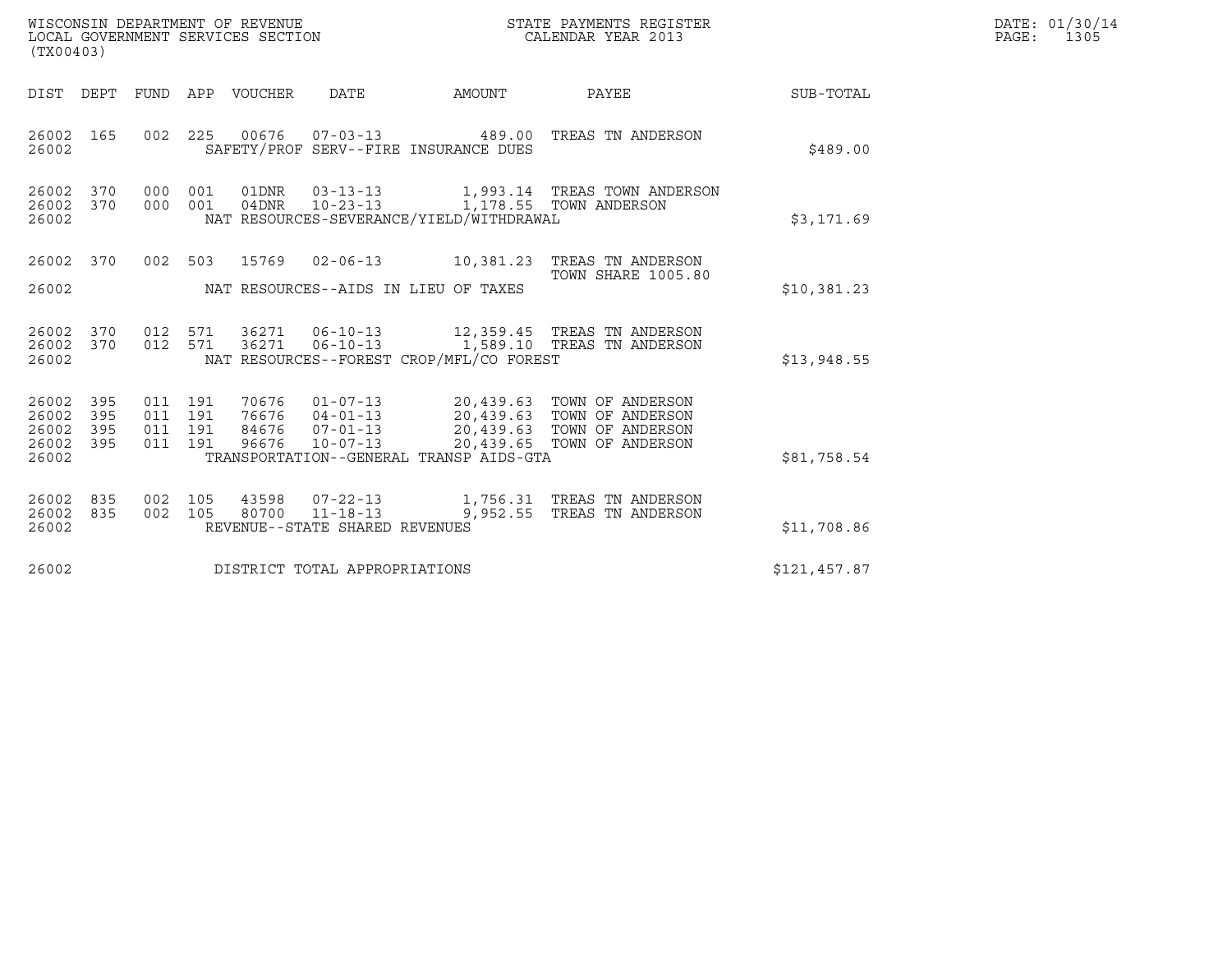| WISCONSIN DEPARTMENT OF REVENUE<br>LOCAL GOVERNMENT SERVICES SECTION<br>(TX00403) |                          |                          |                                  |                                                                              |                                                                | STATE PAYMENTS REGISTER<br>CALENDAR YEAR 2013                                                  |             | DATE: 01/30/14<br>PAGE:<br>1306 |
|-----------------------------------------------------------------------------------|--------------------------|--------------------------|----------------------------------|------------------------------------------------------------------------------|----------------------------------------------------------------|------------------------------------------------------------------------------------------------|-------------|---------------------------------|
| DIST<br>DEPT                                                                      | FUND                     | APP                      | VOUCHER                          | <b>DATE</b>                                                                  | AMOUNT                                                         | PAYEE                                                                                          | SUB-TOTAL   |                                 |
| 26004<br>165<br>26004                                                             | 002                      | 225                      | 00677                            |                                                                              | $07 - 03 - 13$ 445.01<br>SAFETY/PROF SERV--FIRE INSURANCE DUES | TREAS TN CAREY                                                                                 | \$445.01    |                                 |
| 26004<br>370<br>370<br>26004<br>26004                                             | 012<br>012               | 571<br>571               | 36272<br>36272                   | $06 - 10 - 13$<br>$06 - 10 - 13$<br>NAT RESOURCES--FOREST CROP/MFL/CO FOREST | \$5,837.64                                                     |                                                                                                |             |                                 |
| 395<br>26004<br>26004<br>395<br>26004<br>395<br>26004<br>395<br>26004             | 011<br>011<br>011<br>011 | 191<br>191<br>191<br>191 | 70677<br>76677<br>84677<br>96677 | $01 - 07 - 13$<br>$04 - 01 - 13$<br>$07 - 01 - 13$<br>$10 - 07 - 13$         | 20,381.41<br>TRANSPORTATION--GENERAL TRANSP AIDS-GTA           | 20,381.41 TOWN OF CAREY<br>TOWN OF CAREY<br>20,381.41 TOWN OF CAREY<br>20,381.44 TOWN OF CAREY | \$81,525.67 |                                 |
| 26004<br>835<br>835<br>26004<br>26004                                             | 002<br>002               | 105<br>105               | 43599<br>80701                   | $07 - 22 - 13$<br>$11 - 18 - 13$<br>REVENUE--STATE SHARED REVENUES           | \$15,307.64                                                    |                                                                                                |             |                                 |
| 26004                                                                             |                          |                          |                                  | DISTRICT TOTAL APPROPRIATIONS                                                | \$103, 115.96                                                  |                                                                                                |             |                                 |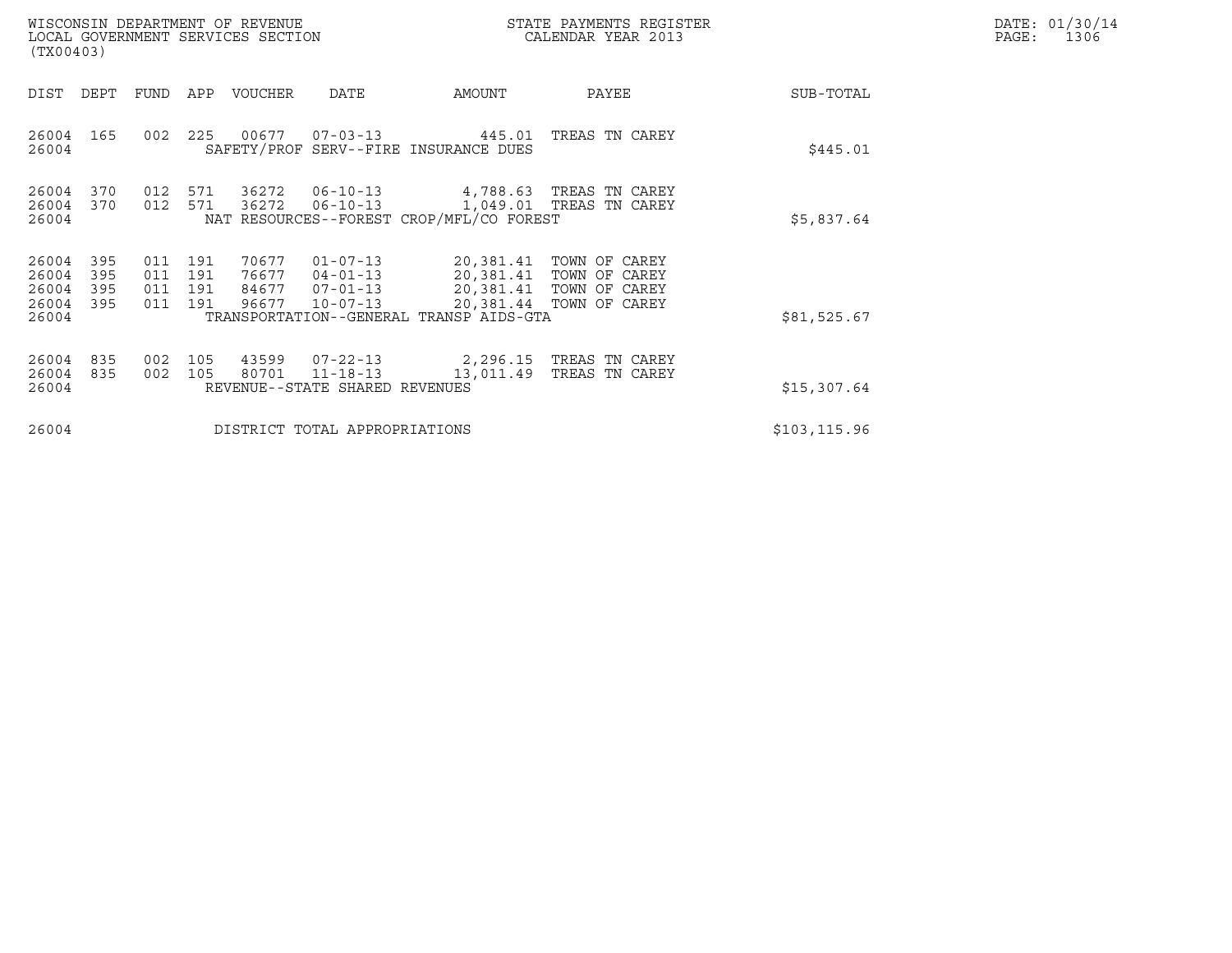| (TX00403)                                     |                                                                                                                                                        |                                          |  | WISCONSIN DEPARTMENT OF REVENUE<br>LOCAL GOVERNMENT SERVICES SECTION |                                                 |                                                                                                                                                                                           | STATE PAYMENTS REGISTER<br>CALENDAR YEAR 2013                                             |             | DATE: 01/30/14<br>$\mathtt{PAGE:}$<br>1307 |
|-----------------------------------------------|--------------------------------------------------------------------------------------------------------------------------------------------------------|------------------------------------------|--|----------------------------------------------------------------------|-------------------------------------------------|-------------------------------------------------------------------------------------------------------------------------------------------------------------------------------------------|-------------------------------------------------------------------------------------------|-------------|--------------------------------------------|
|                                               |                                                                                                                                                        |                                          |  | DIST DEPT FUND APP VOUCHER                                           | DATE                                            | AMOUNT                                                                                                                                                                                    | PAYEE                                                                                     | SUB-TOTAL   |                                            |
| 26006 165<br>26006                            |                                                                                                                                                        |                                          |  |                                                                      |                                                 | SAFETY/PROF SERV--FIRE INSURANCE DUES                                                                                                                                                     | 002  225  00678  07-03-13  300.26  TREAS TN GURNEY                                        | \$300.26    |                                            |
| 26006 370<br>26006                            |                                                                                                                                                        |                                          |  |                                                                      | 000 001 02DNR 07-03-13                          | NAT RESOURCES-SEVERANCE/YIELD/WITHDRAWAL                                                                                                                                                  | 751.60 TREAS TOWN GURNEY                                                                  | \$751.60    |                                            |
| 26006 370<br>26006 370<br>26006               | 012 571 36273 06-10-13 4,265.80 TREAS TN GURNEY<br>36273  06-10-13    390.92    TREAS TN GURNEY<br>012 571<br>NAT RESOURCES--FOREST CROP/MFL/CO FOREST |                                          |  |                                                                      |                                                 |                                                                                                                                                                                           |                                                                                           | \$4,656.72  |                                            |
| 26006 395<br>26006<br>26006<br>26006<br>26006 | 395<br>395<br>395                                                                                                                                      | 011 191<br>011 191<br>011 191<br>011 191 |  | 70678                                                                |                                                 | 01-07-13 17,497.00 TOWN OF GURNEY<br>76678  04-01-13<br>84678  07-01-13  17,497.00 TOWN OF GURNEY<br>96678  10-07-13  17,497.02 TOWN OF GURNEY<br>TRANSPORTATION--GENERAL TRANSP AIDS-GTA |                                                                                           | \$69,988.02 |                                            |
| 26006<br>26006 835<br>26006                   | 835                                                                                                                                                    | 002 105<br>002 105                       |  |                                                                      | REVENUE--STATE SHARED REVENUES                  |                                                                                                                                                                                           | 43600  07-22-13  3,836.72  TREAS TN GURNEY<br>80702  11-18-13  21,741.42  TREAS TN GURNEY | \$25,578.14 |                                            |
| 26006 835<br>26006                            |                                                                                                                                                        | 002 109                                  |  |                                                                      | 02610  07-22-13<br>REVENUE--EXEMPT COMPUTER AID |                                                                                                                                                                                           | 4.00 TREAS TN GURNEY                                                                      | \$4.00      |                                            |
| 26006<br>DISTRICT TOTAL APPROPRIATIONS        |                                                                                                                                                        |                                          |  |                                                                      |                                                 |                                                                                                                                                                                           | \$101,278.74                                                                              |             |                                            |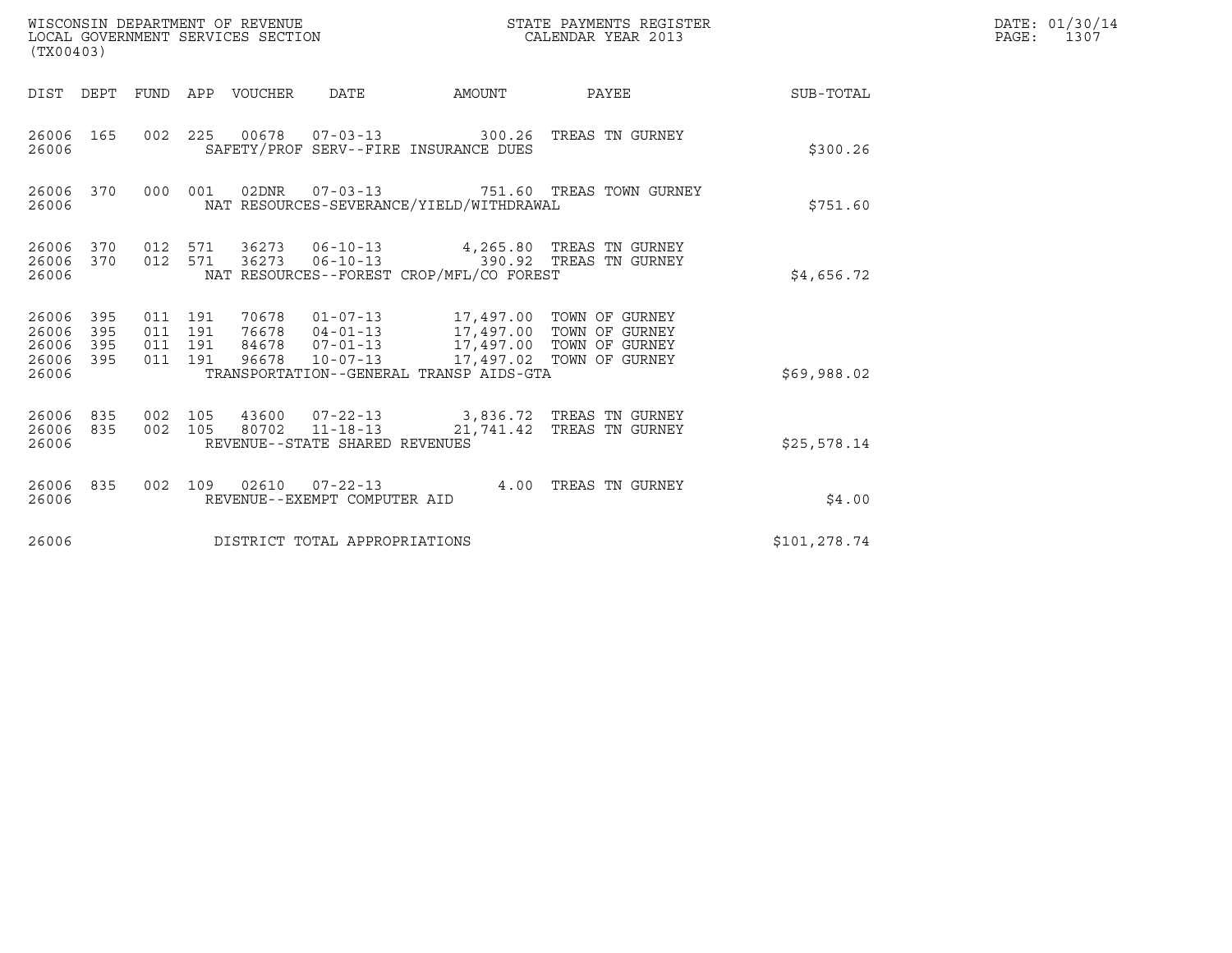| (TX00403)                                             |     |                                          |                               |                                  |                                          | DATE: 01/30/14<br>PAGE:<br>1308                                                                                        |               |  |
|-------------------------------------------------------|-----|------------------------------------------|-------------------------------|----------------------------------|------------------------------------------|------------------------------------------------------------------------------------------------------------------------|---------------|--|
|                                                       |     |                                          | DIST DEPT FUND APP VOUCHER    | DATE                             | AMOUNT                                   | PAYEE                                                                                                                  | SUB-TOTAL     |  |
| 26008 165<br>26008                                    |     |                                          |                               |                                  | SAFETY/PROF SERV--FIRE INSURANCE DUES    | 002 225 00679 07-03-13 1,111.53 TREAS TN KIMBALL                                                                       | \$1,111.53    |  |
| 26008                                                 |     |                                          |                               |                                  | NAT RESOURCES-SEVERANCE/YIELD/WITHDRAWAL | 26008 370 000 001 02DNR 07-03-13 7,375.06 TREAS TOWN KIMBALL                                                           | \$7,375.06    |  |
| 26008                                                 |     |                                          |                               |                                  | NAT RESOURCES--FOREST CROP/MFL/CO FOREST | 26008 370 012 571 36274 06-10-13 1,038.00 TREAS TN KIMBALL<br>26008 370 012 571 36274 06-10-13 835.48 TREAS TN KIMBALL | \$1,873.48    |  |
| 26008 395<br>26008                                    |     |                                          |                               | TRANSPORTATION--FLOOD DAMAGE AID |                                          | 011 174 90616 10-15-13 7,629.69 TREAS TN KIMBALL                                                                       | \$7,629.69    |  |
| 26008 395<br>26008<br>26008 395<br>26008 395<br>26008 | 395 | 011 191<br>011 191<br>011 191<br>011 191 |                               |                                  | TRANSPORTATION--GENERAL TRANSP AIDS-GTA  |                                                                                                                        | \$95,984.78   |  |
| 26008 395<br>26008                                    |     |                                          |                               |                                  | TRANSPORTATION--LRIP/TRIP/MSIP GRANTS    | 011 278 79950 07-03-13 22,881.24 TREAS TN KIMBALL                                                                      | \$22,881.24   |  |
| 26008 835<br>26008 835<br>26008                       |     | 002 105                                  | 002 105 80703 11-18-13        | REVENUE--STATE SHARED REVENUES   |                                          | 43601  07-22-13  10,712.47  TREAS TN KIMBALL<br>60,762.00 TREAS TN KIMBALL                                             | \$71,474.47   |  |
| 26008 835<br>26008                                    |     |                                          |                               | REVENUE--EXEMPT COMPUTER AID     |                                          | 002 109 02611 07-22-13 20.00 TREAS TN KIMBALL                                                                          | \$20.00       |  |
| 26008                                                 |     |                                          | DISTRICT TOTAL APPROPRIATIONS |                                  |                                          |                                                                                                                        | \$208, 350.25 |  |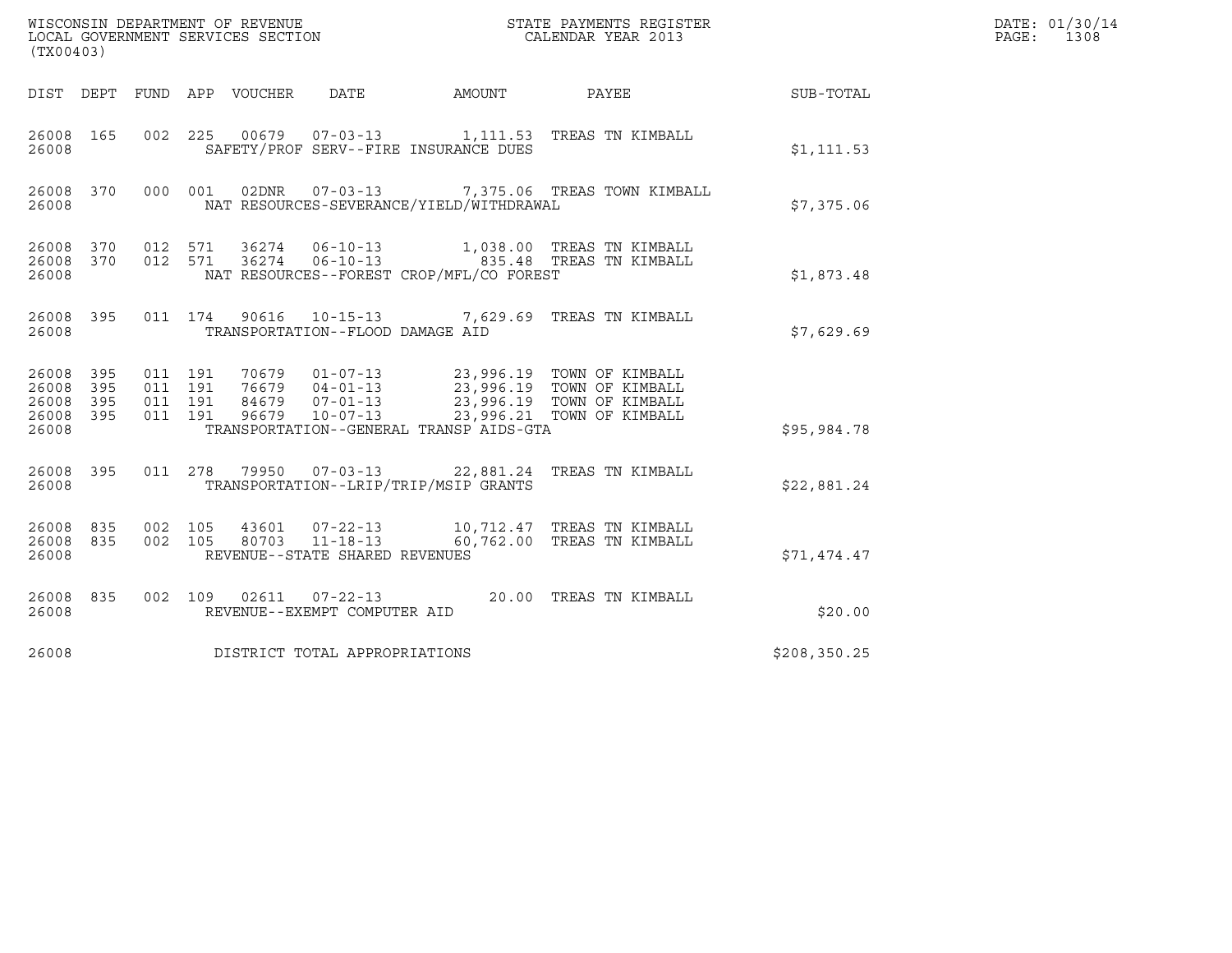| WISCONSIN DEPARTMENT OF REVENUE   | STATE PAYMENTS REGISTER | DATE: 01/30/14 |
|-----------------------------------|-------------------------|----------------|
| LOCAL GOVERNMENT SERVICES SECTION | CALENDAR YEAR 2013      | 1309<br>PAGE:  |

|                                                           | (TX00403) |  |  |  |                                     |                                                                                                                                                                                                                                                     |                                                                                                                                                                         |              | DATE: 01/30/14<br>PAGE: 1309 |
|-----------------------------------------------------------|-----------|--|--|--|-------------------------------------|-----------------------------------------------------------------------------------------------------------------------------------------------------------------------------------------------------------------------------------------------------|-------------------------------------------------------------------------------------------------------------------------------------------------------------------------|--------------|------------------------------|
|                                                           |           |  |  |  |                                     | DIST DEPT FUND APP VOUCHER DATE AMOUNT PAYEE                                                                                                                                                                                                        |                                                                                                                                                                         | SUB-TOTAL    |                              |
| 26010 165<br>26010                                        |           |  |  |  |                                     | SAFETY/PROF SERV--FIRE INSURANCE DUES                                                                                                                                                                                                               | 002 225 00680 07-03-13 459.28 TREAS TN KNIGHT                                                                                                                           | \$459.28     |                              |
| 26010 370<br>26010 370<br>26010 370<br>26010              |           |  |  |  |                                     | NAT RESOURCES-SEVERANCE/YIELD/WITHDRAWAL                                                                                                                                                                                                            | 000 001 01DNR 03-13-13 518.94 TREAS TOWN KNIGHT<br>000 001 02DNR 07-03-13 335.15 TREAS TOWN KNIGHT<br>000 001 04DNR 10-23-13 2,175.72 TOWN KNIGHT                       | \$3,029.81   |                              |
| 26010 370<br>26010 370                                    |           |  |  |  |                                     |                                                                                                                                                                                                                                                     | 002 503 15770 02-06-13 1,355.37 TREAS TN KNIGHT<br>002 503 15770 02-06-13 397.41 TREAS TN KNIGHT                                                                        |              |                              |
|                                                           |           |  |  |  |                                     | 26010 NAT RESOURCES--AIDS IN LIEU OF TAXES                                                                                                                                                                                                          | TOWN SHARE 159.57                                                                                                                                                       | \$1,752.78   |                              |
| 26010 370<br>26010 370<br>26010                           |           |  |  |  |                                     | NAT RESOURCES--FOREST CROP/MFL/CO FOREST                                                                                                                                                                                                            | 012 571 36275 06-10-13 4,763.96 TREAS TN KNIGHT<br>012 571 36275 06-10-13 8,411.01 TREAS TN KNIGHT                                                                      | \$13, 174.97 |                              |
| 26010                                                     |           |  |  |  |                                     | NAT RESOURCES--AIDS IN LIEU OF TAXES                                                                                                                                                                                                                | 26010 370 012 579 18471 04-15-13 2.16 TREAS TN KNIGHT                                                                                                                   | \$2.16       |                              |
| 26010 395<br>26010 395<br>26010 395<br>26010 395<br>26010 |           |  |  |  |                                     | 011 191 70680 01-07-13 26,674.20 TOWN OF KNIGHT<br>011 191 76680 04-01-13 26,674.20 TOWN OF KNIGHT<br>011 191 84680 07-01-13 26,674.20 TOWN OF KNIGHT<br>011 191 96680 10-07-13 26,674.20 TOWN OF KNIGHT<br>TRANSPORTATION--GENERAL TRANSP AIDS-GTA |                                                                                                                                                                         | \$106,696.80 |                              |
| 26010 835<br>26010 835<br>26010                           |           |  |  |  | REVENUE--STATE SHARED REVENUES      |                                                                                                                                                                                                                                                     | $\begin{array}{cccc} 002 & 105 & 43602 & 07-22-13 & 4,449.10 & \text{TREAS TN KNIGHT} \\ 002 & 105 & 80704 & 11-18-13 & 25,274.44 & \text{TREAS TN KNIGHT} \end{array}$ | \$29,723.54  |                              |
| 26010 835<br>26010                                        |           |  |  |  | REVENUE--EXEMPT COMPUTER AID        |                                                                                                                                                                                                                                                     | 002 109 02612 07-22-13 2.00 TREAS TN KNIGHT                                                                                                                             | \$2.00       |                              |
|                                                           |           |  |  |  | 26010 DISTRICT TOTAL APPROPRIATIONS |                                                                                                                                                                                                                                                     |                                                                                                                                                                         | \$154,841.34 |                              |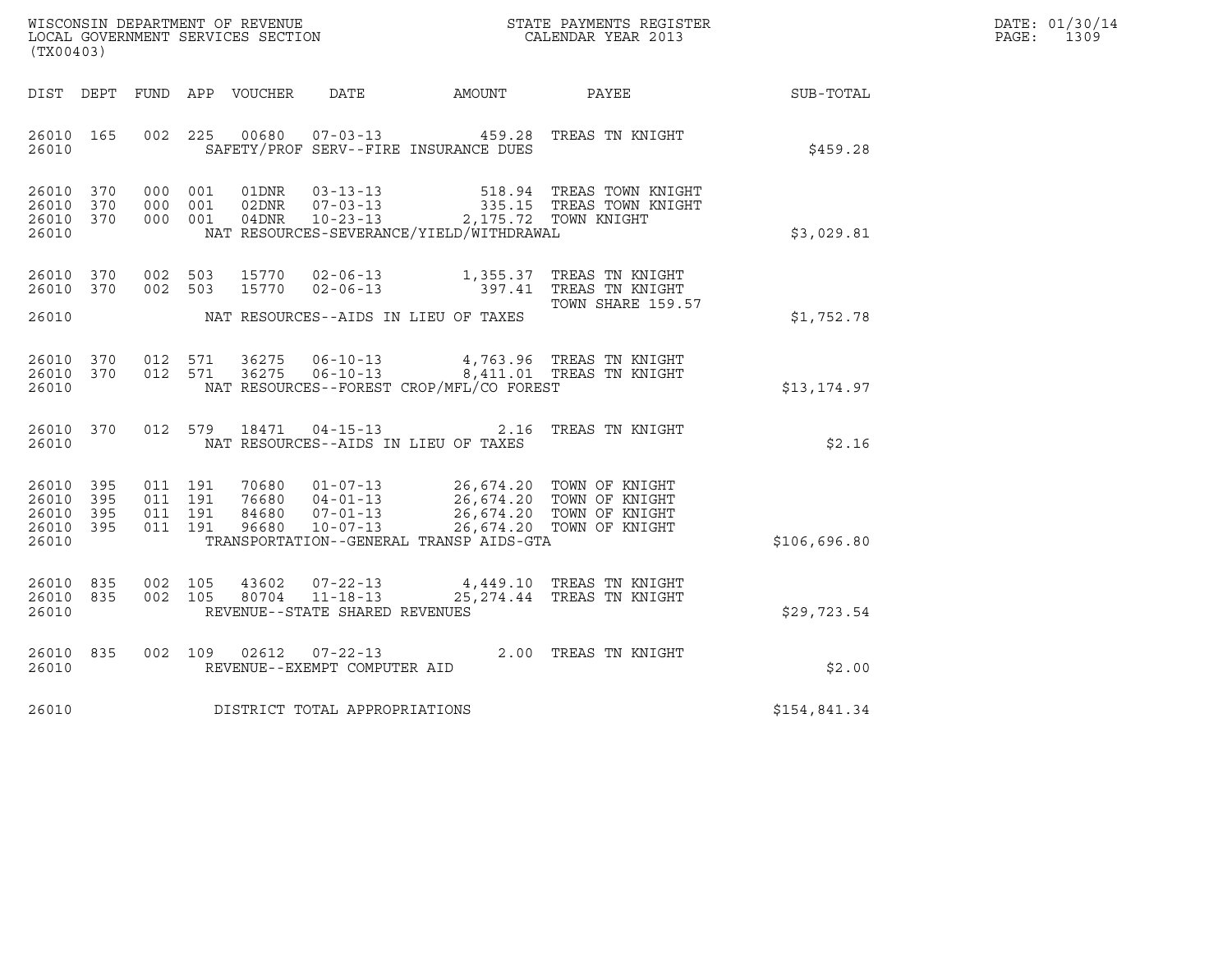| (TX00403)                                              |                          |                                          |                       |                                  |                                                                                                                           |                                          |                                                                                                                                                                                                                     |              | DATE: 01/30/14<br>PAGE:<br>1310 |
|--------------------------------------------------------|--------------------------|------------------------------------------|-----------------------|----------------------------------|---------------------------------------------------------------------------------------------------------------------------|------------------------------------------|---------------------------------------------------------------------------------------------------------------------------------------------------------------------------------------------------------------------|--------------|---------------------------------|
|                                                        |                          |                                          |                       | DIST DEPT FUND APP VOUCHER       | DATE                                                                                                                      | AMOUNT                                   | PAYEE                                                                                                                                                                                                               | SUB-TOTAL    |                                 |
| 26012                                                  | 26012 165                |                                          |                       |                                  |                                                                                                                           | SAFETY/PROF SERV--FIRE INSURANCE DUES    | 002 225 00681 07-03-13 9,405.35 TREAS TN MERCER                                                                                                                                                                     | \$9,405.35   |                                 |
| 26012                                                  | 26012 165                |                                          |                       |                                  | SAFETY/PROF SERV--PECFA AIDS                                                                                              |                                          | 072  262  01087  03-22-13  5,775.60  TREAS TN MERCER                                                                                                                                                                | \$5,775.60   |                                 |
| 26012                                                  | 26012 370                |                                          |                       |                                  |                                                                                                                           | NAT RESOURCES-SEVERANCE/YIELD/WITHDRAWAL | 000 001 02DNR 07-03-13 1,983.90 TREAS TOWN MERCER                                                                                                                                                                   | \$1,983.90   |                                 |
| 26012 370<br>26012<br>26012 370<br>26012 370           | 370                      | 002 503<br>002 503<br>002 503            | 002 503               |                                  |                                                                                                                           |                                          | 15771  02-06-13  3,117.74 TREAS TOWN MERCER<br>15771  02-06-13  103,710.26 TREAS TOWN MERCER<br>15771  02-06-13  87,032.31 TREAS TOWN MERCER<br>15771  02-06-13  57,325.15 TREAS TOWN MERCER<br>TOWN SHARE 51416.33 |              |                                 |
| 26012                                                  |                          |                                          |                       |                                  |                                                                                                                           | NAT RESOURCES--AIDS IN LIEU OF TAXES     |                                                                                                                                                                                                                     | \$251,185.46 |                                 |
| 26012                                                  |                          |                                          |                       |                                  |                                                                                                                           | NAT RESOURCES--FOREST CROP/MFL/CO FOREST | $\begin{array}{cccccc} 26012 & 370 & 012 & 571 & 36276 & 06-10-13 & & 2,673.33 & \text{TREAS TN MERCER} \\ 26012 & 370 & 012 & 571 & 36276 & 06-10-13 & & 9,866.24 & \text{TREAS TN MERCER} \end{array}$            | \$12,539.57  |                                 |
| 26012                                                  | 26012 370<br>26012 370   | 012 579                                  |                       | 18472<br>012 579 18472           |                                                                                                                           | NAT RESOURCES--AIDS IN LIEU OF TAXES     | 04-15-13 15,004.65 TREAS TN MERCER<br>04-15-13 11,862.80 TREAS TOWN MERCER                                                                                                                                          | \$26,867.45  |                                 |
| 26012 395<br>26012<br>26012 395<br>26012 395<br>26012  | 395                      | 011 191<br>011 191<br>011 191<br>011 191 |                       |                                  |                                                                                                                           | TRANSPORTATION--GENERAL TRANSP AIDS-GTA  | 70681  01-07-13  81,975.53  TOWN OF MERCER<br>76681  04-01-13  81,975.53  TOWN OF MERCER<br>84681  07-01-13  81,975.53  TOWN OF MERCER<br>96681  10-07-13  81,975.54  TOWN OF MERCER                                | \$327,902.13 |                                 |
| 26012<br>26012 505<br>26012<br>26012<br>26012<br>26012 | 505<br>505<br>505<br>505 | 002 743<br>002 743<br>002<br>002         | 743<br>743<br>002 743 | 06554<br>07924<br>09371<br>11354 | 01199  09-09-13<br>$01 - 24 - 13$<br>$03 - 08 - 13$<br>$04 - 24 - 13$<br>$06 - 24 - 13$<br>DOA--HOUSING ASSISTANCE GRANTS | 63,385.00                                | 8,646.00 TREAS TN MERCER<br>54,460.87 TREAS TN MERCER<br>TREAS TN MERCER<br>175,519.00 TREAS TN MERCER<br>14,076.00 TREAS TN MERCER                                                                                 | \$316,086.87 |                                 |
| 26012<br>26012 835<br>26012                            | 835                      | 002 105                                  | 002 105               | 43603<br>80705                   | $07 - 22 - 13$<br>$11 - 18 - 13$<br>REVENUE--STATE SHARED REVENUES                                                        |                                          | 5,465.37 TREAS TN MERCER<br>31,918.42 TREAS TN MERCER                                                                                                                                                               | \$37,383.79  |                                 |
| 26012 835<br>26012                                     |                          |                                          | 002 109               | 02613                            | $07 - 22 - 13$<br>REVENUE--EXEMPT COMPUTER AID                                                                            |                                          | 311.00 TREAS TN MERCER                                                                                                                                                                                              | \$311.00     |                                 |
| 26012 835                                              |                          | 002 501                                  |                       | 00002                            | $02 - 01 - 13$                                                                                                            |                                          | 177.06 TREAS TN MERCER                                                                                                                                                                                              |              |                                 |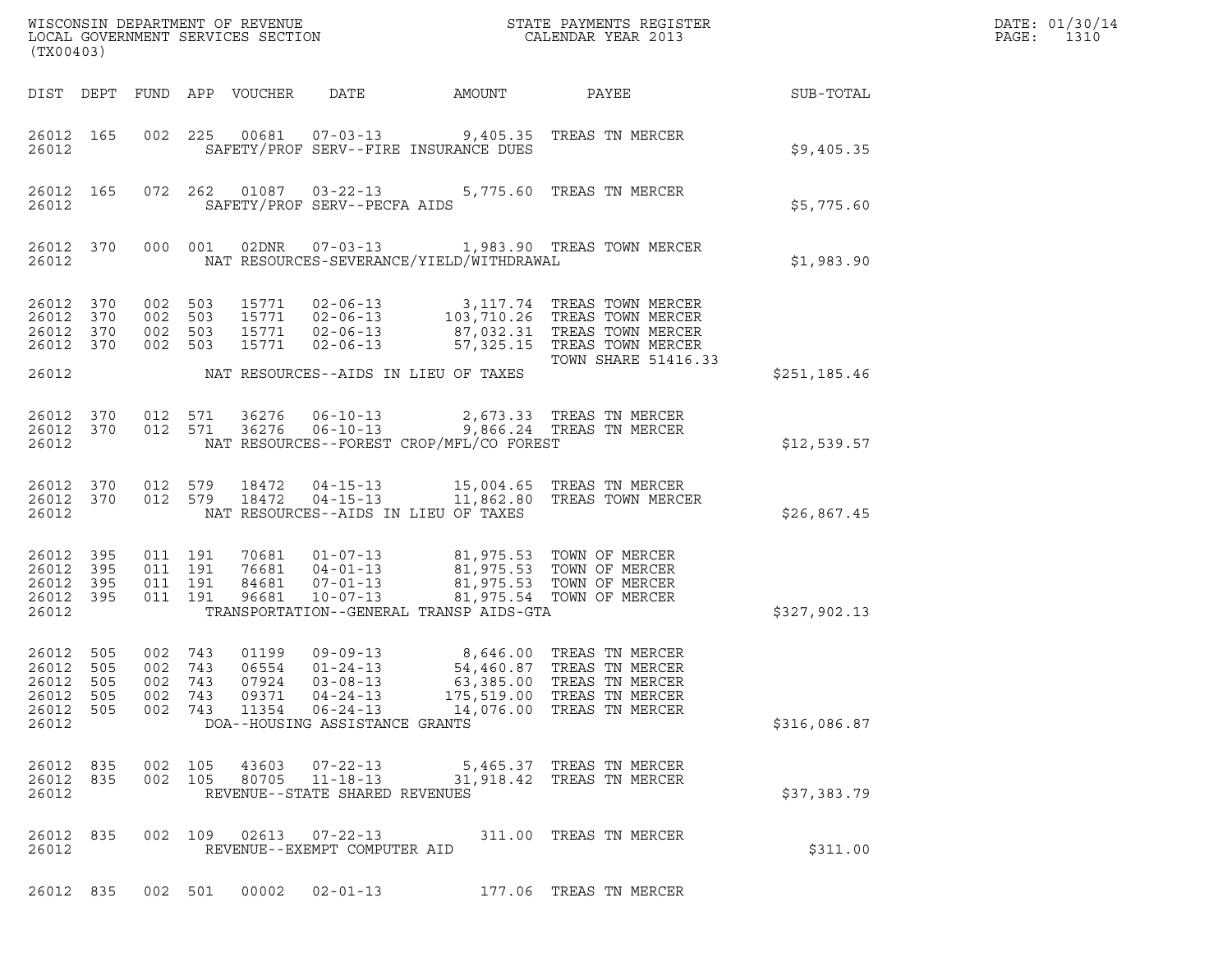| (TX00403) |      |      |     | WISCONSIN DEPARTMENT OF REVENUE<br>LOCAL GOVERNMENT SERVICES SECTION |                                        |        | STATE PAYMENTS REGISTER<br>CALENDAR YEAR 2013 |              | PAGE: | DATE: 01/30/14<br>1311 |
|-----------|------|------|-----|----------------------------------------------------------------------|----------------------------------------|--------|-----------------------------------------------|--------------|-------|------------------------|
| DIST      | DEPT | FUND | APP | <b>VOUCHER</b>                                                       | DATE                                   | AMOUNT | PAYEE                                         | SUB-TOTAL    |       |                        |
| 26012     |      |      |     |                                                                      | DOA-PAYMENT FOR MUNICIPAL SERVICES AID |        |                                               | \$177.06     |       |                        |
| 26012     |      |      |     |                                                                      | DISTRICT TOTAL APPROPRIATIONS          |        |                                               | \$989,618.18 |       |                        |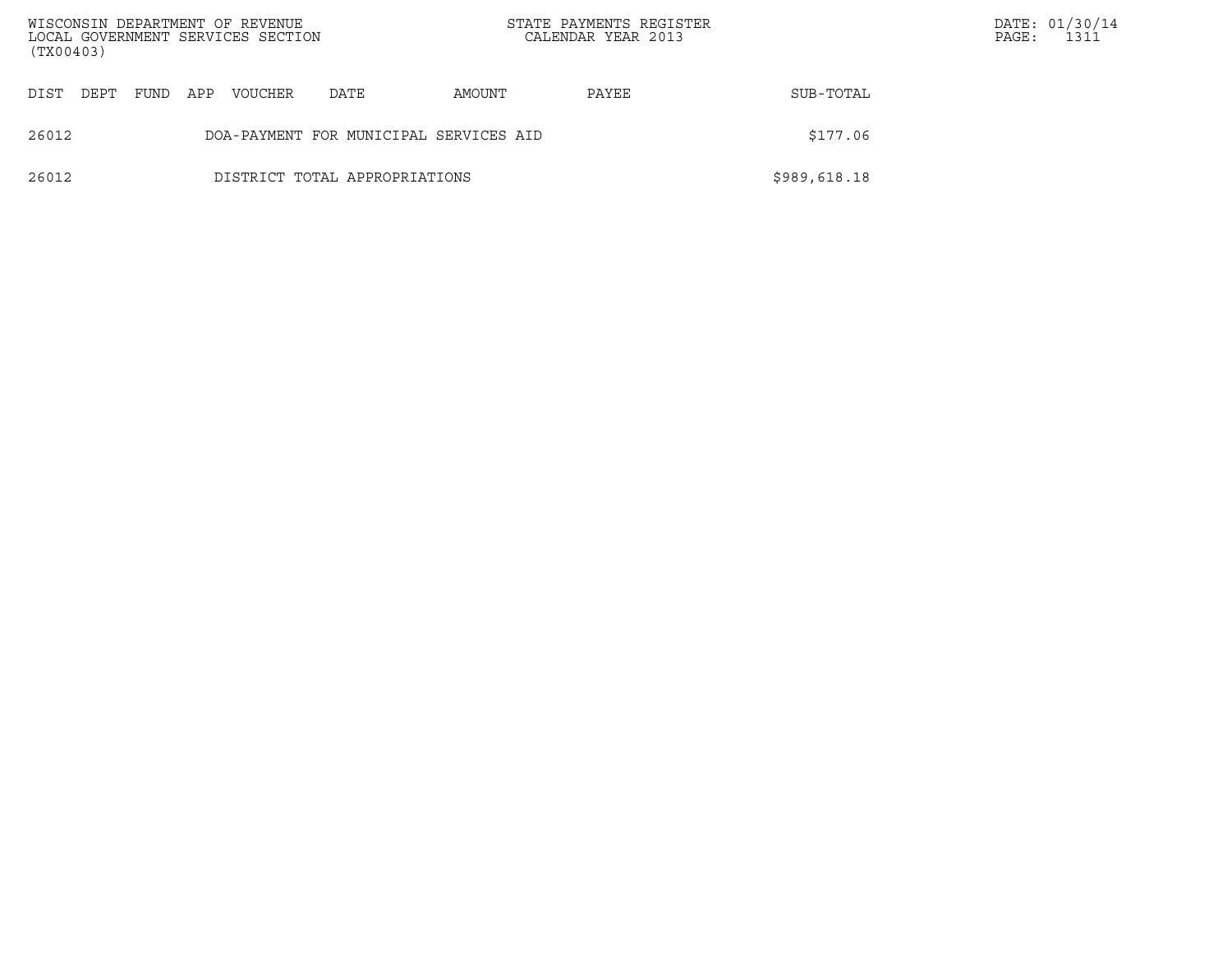| WISCONSIN DEPARTMENT OF REVENUE<br>LOCAL GOVERNMENT SERVICES SECTION<br>LOCAL GOVERNMENT SERVICES SECTION<br>CALENDAR YEAR 2013<br>(TX00403) |                   |                                          |         |                  |                                |                                                                                                                                                                                                              | STATE PAYMENTS REGISTER                              |              | DATE: 01/30/14<br>PAGE:<br>1312 |
|----------------------------------------------------------------------------------------------------------------------------------------------|-------------------|------------------------------------------|---------|------------------|--------------------------------|--------------------------------------------------------------------------------------------------------------------------------------------------------------------------------------------------------------|------------------------------------------------------|--------------|---------------------------------|
| DIST DEPT                                                                                                                                    |                   |                                          |         | FUND APP VOUCHER | DATE                           | AMOUNT PAYEE                                                                                                                                                                                                 |                                                      | SUB-TOTAL    |                                 |
| 26014 165<br>26014                                                                                                                           |                   |                                          |         |                  |                                | 002 225 00682 07-03-13 1,902.94 TREAS TN OMA<br>SAFETY/PROF SERV--FIRE INSURANCE DUES                                                                                                                        |                                                      | \$1,902.94   |                                 |
| 26014 370<br>26014                                                                                                                           |                   | 26014 370 000 001<br>000 001             |         | 01DNR<br>02DNR   |                                | NAT RESOURCES-SEVERANCE/YIELD/WITHDRAWAL                                                                                                                                                                     |                                                      | \$327.55     |                                 |
| 26014 370<br>26014 370                                                                                                                       |                   | 002 503<br>002 503                       |         | 15772<br>15772   | $02 - 06 - 13$                 | 02-06-13 23,181.77 TREAS TN OMA                                                                                                                                                                              | 923.87   TREAS  TN  OMA<br><b>TOWN SHARE 3021.59</b> |              |                                 |
| 26014                                                                                                                                        |                   |                                          |         |                  |                                | NAT RESOURCES--AIDS IN LIEU OF TAXES                                                                                                                                                                         |                                                      | \$24,105.64  |                                 |
| 26014 370<br>26014                                                                                                                           | 26014 370         | 012 571<br>012 571                       |         | 36277            |                                | 06-10-13 3,636.37 TREAS TN OMA<br>36277  06-10-13  3,350.06  TREAS TN OMA<br>NAT RESOURCES--FOREST CROP/MFL/CO FOREST                                                                                        |                                                      | \$6,986.43   |                                 |
| 26014 370<br>26014                                                                                                                           | 26014 370         |                                          |         |                  |                                | $\begin{array}{cccccc} 012 & 579 & 18473 & 04-15-13 & & & 5.01 & \text{TREAS TN OMA} \\ 012 & 579 & 18473 & 04-15-13 & & 1,409.62 & \text{TREAS TN OMA} \end{array}$<br>NAT RESOURCES--AIDS IN LIEU OF TAXES |                                                      | \$1,414.63   |                                 |
| 26014 395<br>26014<br>26014<br>26014<br>26014                                                                                                | 395<br>395<br>395 | 011 191<br>011 191<br>011 191<br>011 191 |         | 96682            | $10 - 07 - 13$                 | 70682 01-07-13 29,997.89 TOWN OF OMA<br>76682 04-01-13 29,997.89 TOWN OF OMA<br>84682 07-01-13 29,997.89 TOWN OF OMA<br>TRANSPORTATION--GENERAL TRANSP AIDS-GTA                                              | 29,997.89 TOWN OF OMA                                | \$119,991.56 |                                 |
| 26014 835<br>26014 835<br>26014                                                                                                              |                   | 002 105                                  | 002 105 |                  | REVENUE--STATE SHARED REVENUES | 43604  07-22-13  1,186.48  TREAS TN OMA<br>80706  11-18-13   6,618.77  TREAS TN OMA                                                                                                                          |                                                      | \$7,805.25   |                                 |
| 26014                                                                                                                                        |                   |                                          |         |                  | DISTRICT TOTAL APPROPRIATIONS  |                                                                                                                                                                                                              |                                                      | \$162,534.00 |                                 |
|                                                                                                                                              |                   |                                          |         |                  |                                |                                                                                                                                                                                                              |                                                      |              |                                 |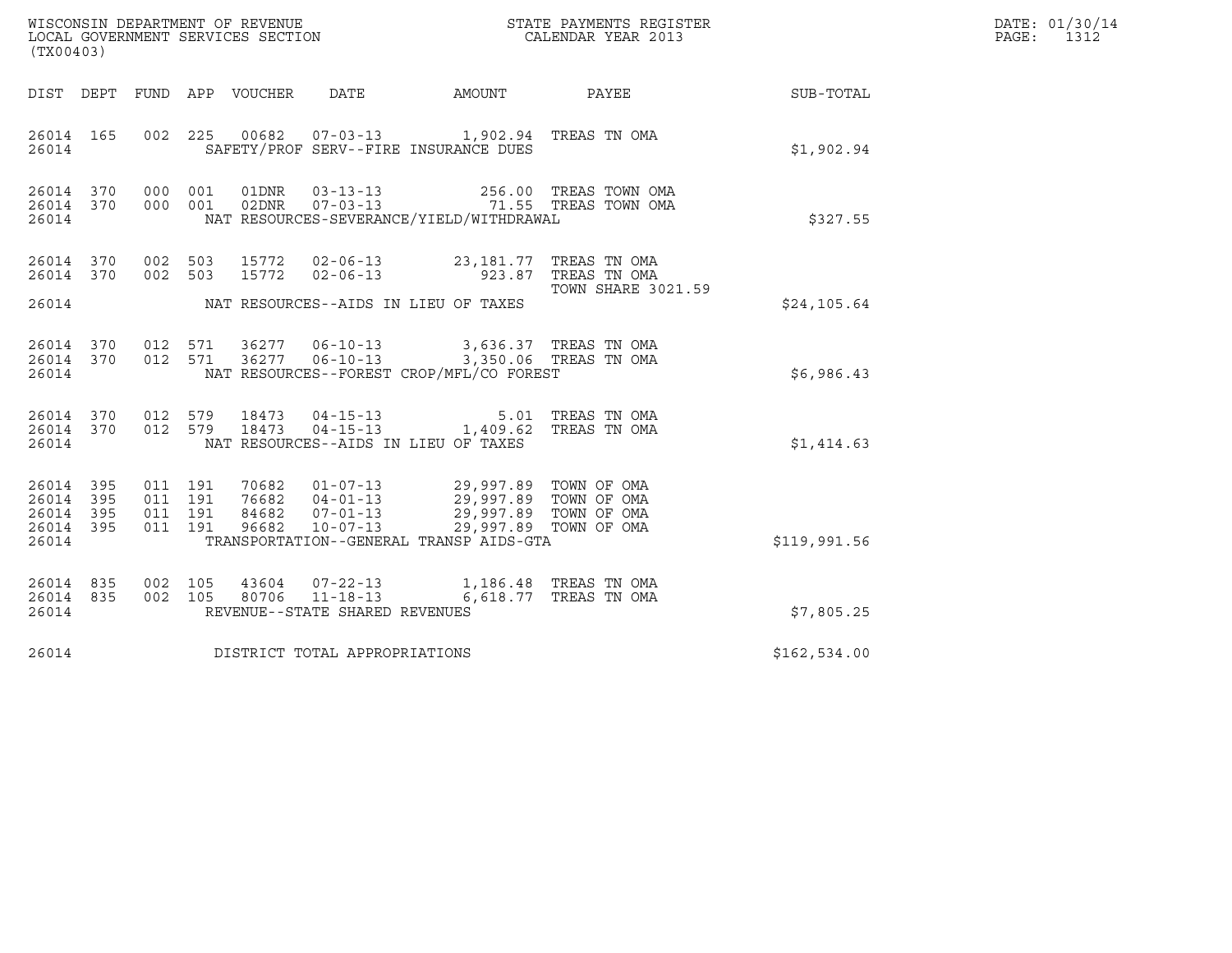| WISCONSIN DEPARTMENT OF REVENUE<br>STATE PAYMENTS REGISTER<br>LOCAL GOVERNMENT SERVICES SECTION<br>CALENDAR YEAR 2013<br>(TX00403) |            |                                          |  |                                 |                                |                                                                                                                                                                                                                                  |                                                 |              | DATE: 01/30/14<br>PAGE: 1313 |
|------------------------------------------------------------------------------------------------------------------------------------|------------|------------------------------------------|--|---------------------------------|--------------------------------|----------------------------------------------------------------------------------------------------------------------------------------------------------------------------------------------------------------------------------|-------------------------------------------------|--------------|------------------------------|
|                                                                                                                                    |            |                                          |  | DIST DEPT FUND APP VOUCHER DATE |                                |                                                                                                                                                                                                                                  | AMOUNT PAYEE SUB-TOTAL                          |              |                              |
| 26016 165<br>26016                                                                                                                 |            | 002 225                                  |  | 00683                           |                                | 07-03-13 386.25 TREAS TN PENCE<br>SAFETY/PROF SERV--FIRE INSURANCE DUES                                                                                                                                                          |                                                 | \$386.25     |                              |
| 26016 370<br>26016                                                                                                                 |            | 26016 370 000 001<br>000 001             |  |                                 | $04DNR$ $10-23-13$             | NAT RESOURCES-SEVERANCE/YIELD/WITHDRAWAL                                                                                                                                                                                         | 10,288.04 TREAS TOWN PENCE<br>947.31 TOWN PENCE | \$11, 235.35 |                              |
| 26016                                                                                                                              |            |                                          |  |                                 |                                | 26016 370 002 503 15773 02-06-13 5,703.42 TREAS TN PENCE<br>NAT RESOURCES--AIDS IN LIEU OF TAXES                                                                                                                                 | <b>TOWN SHARE 2071.92</b>                       | \$5,703.42   |                              |
| 26016 370<br>26016 370<br>26016                                                                                                    |            | 012 571<br>012 571                       |  | 36278<br>36278                  | $06 - 10 - 13$                 | 06-10-13 337.05 TREAS TN PENCE<br>NAT RESOURCES--FOREST CROP/MFL/CO FOREST                                                                                                                                                       | 4,055.85 TREAS TN PENCE                         | \$4,392.90   |                              |
| 26016 395<br>26016<br>26016<br>26016 395<br>26016                                                                                  | 395<br>395 | 011 191<br>011 191<br>011 191<br>011 191 |  |                                 |                                | 70683  01-07-13   11,558.82   TOWN OF PENCE<br>76683  04-01-13   11,558.82  TOWN OF PENCE<br>84683  07-01-13   11,558.82  TOWN OF PENCE<br>96683  10-07-13   11,558.82  TOWN OF PENCE<br>TRANSPORTATION--GENERAL TRANSP AIDS-GTA |                                                 | \$46, 235.28 |                              |
| 26016<br>26016 835<br>26016                                                                                                        | 835        | 002 105<br>002 105                       |  |                                 | REVENUE--STATE SHARED REVENUES | 43605  07-22-13   6,616.18  TREAS TN PENCE<br>80707  11-18-13  37,491.69  TREAS TN PENCE                                                                                                                                         |                                                 | \$44,107.87  |                              |
| 26016 835<br>26016                                                                                                                 |            | 002 109                                  |  |                                 | REVENUE--EXEMPT COMPUTER AID   | 02614  07-22-13  2.00 TREAS TN PENCE                                                                                                                                                                                             |                                                 | \$2.00       |                              |
| 26016                                                                                                                              |            |                                          |  |                                 | DISTRICT TOTAL APPROPRIATIONS  |                                                                                                                                                                                                                                  |                                                 | \$112,063.07 |                              |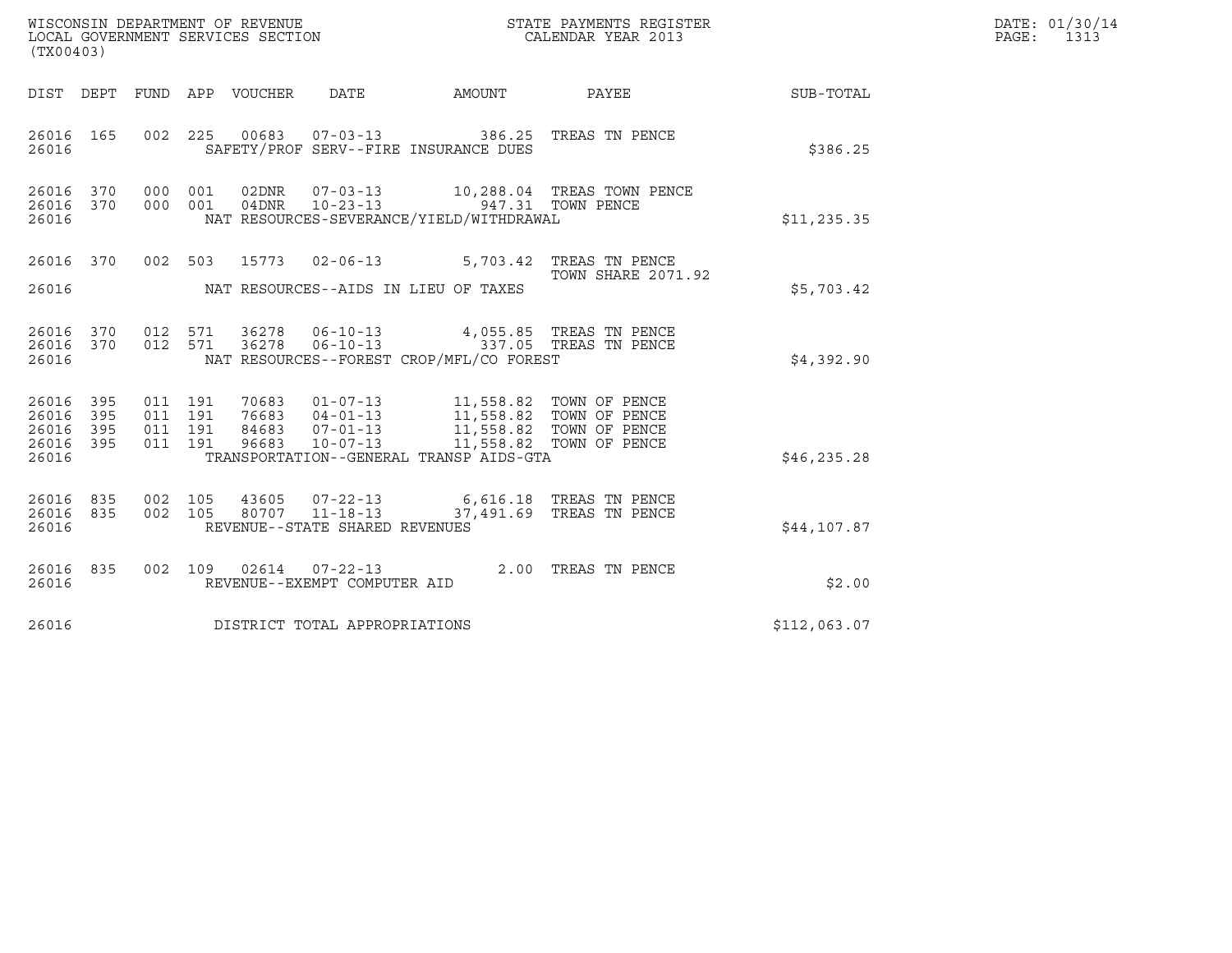| WISCONSIN DEPARTMENT OF REVENUE<br>LOCAL GOVERNMENT SERVICES SECTION<br>(TX00403) |                          |  |                                          |                  |                                  |                                                                                                                                                                                | STATE PAYMENTS REGISTER<br>CALENDAR YEAR 2013                                   |             | DATE: 01/30/14<br>PAGE:<br>1314 |
|-----------------------------------------------------------------------------------|--------------------------|--|------------------------------------------|------------------|----------------------------------|--------------------------------------------------------------------------------------------------------------------------------------------------------------------------------|---------------------------------------------------------------------------------|-------------|---------------------------------|
| DIST DEPT                                                                         |                          |  |                                          | FUND APP VOUCHER | DATE                             | AMOUNT                                                                                                                                                                         | PAYEE                                                                           | SUB-TOTAL   |                                 |
| 26018 165<br>26018                                                                |                          |  |                                          |                  |                                  | 002 225 00684 07-03-13 490.77 TREAS TN SAXON<br>SAFETY/PROF SERV--FIRE INSURANCE DUES                                                                                          |                                                                                 | \$490.77    |                                 |
| 26018 370<br>26018 370<br>26018                                                   |                          |  | 000 001<br>000 001                       |                  |                                  | NAT RESOURCES-SEVERANCE/YIELD/WITHDRAWAL                                                                                                                                       | 01DNR $03-13-13$ 5,812.59 TREAS TOWN SAXON 04DNR $10-23-13$ 3,246.38 TOWN SAXON | \$9,058.97  |                                 |
| 26018 370<br>26018                                                                |                          |  | 002 503                                  |                  |                                  | 15774  02-06-13  23,661.49  TREAS TN SAXON<br>NAT RESOURCES--AIDS IN LIEU OF TAXES                                                                                             | TOWN SHARE 4265.10                                                              | \$23,661.49 |                                 |
| 26018 370<br>26018                                                                |                          |  | 012 571                                  |                  |                                  | 26018 370 012 571 36279 06-10-13 3,856.88 TREAS TN SAXON<br>36279  06-10-13  1,264.04  TREAS TN SAXON<br>NAT RESOURCES--FOREST CROP/MFL/CO FOREST                              |                                                                                 | \$5,120.92  |                                 |
| 26018 395<br>26018                                                                |                          |  |                                          |                  | TRANSPORTATION--FLOOD DAMAGE AID | 011 174 92264 10-29-13 6,431.67 TREAS TN SAXON                                                                                                                                 |                                                                                 | \$6,431.67  |                                 |
| 26018<br>26018<br>26018<br>26018<br>26018                                         | 395<br>395<br>395<br>395 |  | 011 191<br>011 191<br>011 191<br>011 191 | 96684            | $10 - 07 - 13$                   | 70684  01-07-13  20,519.02  TOWN OF SAXON<br>76684  04-01-13  20,519.02  TOWN OF SAXON<br>84684  07-01-13  20,519.02  TOWN OF SAXON<br>TRANSPORTATION--GENERAL TRANSP AIDS-GTA | 20,519.03 TOWN OF SAXON                                                         | \$82,076.09 |                                 |
| 26018 835<br>26018                                                                | 835                      |  | 002 105<br>002 105                       | 80708            | $11 - 18 - 13$                   | 43606  07-22-13  7,642.09  TREAS TN SAXON                                                                                                                                      | 43,310.30 TREAS TN SAXON                                                        |             |                                 |

| 26018 835<br>26018 835 | 002 105<br>002 105 | 43606<br>80708 | 07-22-13<br>11-18-13           | 43,310.30 | 7,642.09 TREAS TN SAXON<br>TREAS TN SAXON |              |
|------------------------|--------------------|----------------|--------------------------------|-----------|-------------------------------------------|--------------|
| 26018                  |                    |                | REVENUE--STATE SHARED REVENUES |           |                                           | \$50,952.39  |
| 26018                  |                    |                | DISTRICT TOTAL APPROPRIATIONS  |           |                                           | \$177,792.30 |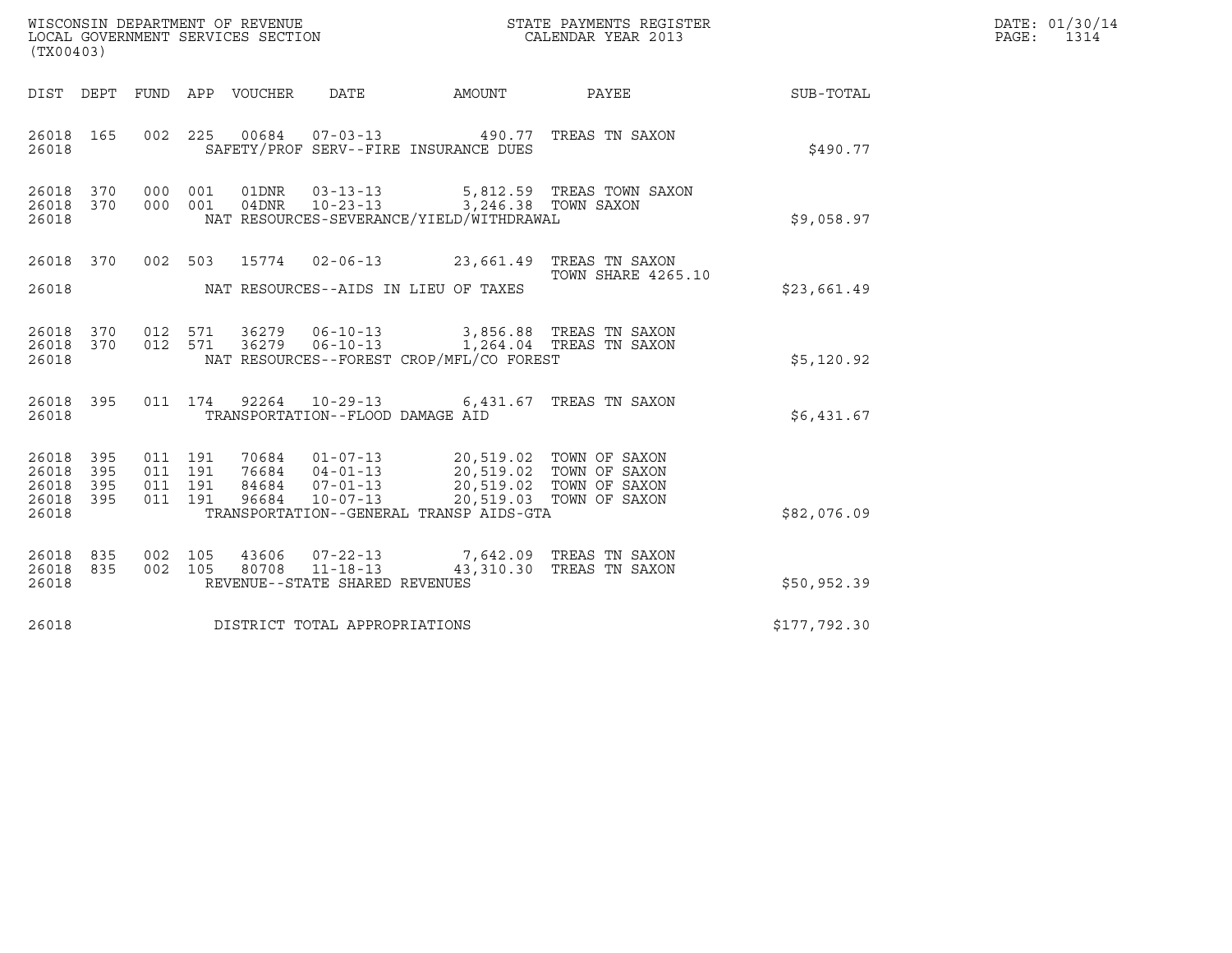| DATE: | 01/30/14 |
|-------|----------|
| PAGE: | 1315     |

| (TX00403)                                                                | ${\tt WISCO} {\tt NSM} {\tt NEMR} {\tt NEMR} {\tt NEMR} {\tt NEMR} {\tt NEMR} {\tt NEMR} {\tt NEMR} {\tt NEMR} {\tt NEMR} {\tt NEMR} {\tt NEMR} {\tt NEMR} {\tt NEMR} {\tt NEMR} {\tt NEMR} {\tt NEMR} {\tt NEMR} {\tt NEMR} {\tt NEMR} {\tt NEMR} {\tt NEMR} {\tt NEMR} {\tt NEMR} {\tt NEMR} {\tt NEMR} {\tt NEMR} {\tt NEMR} {\tt NEMR} {\tt NEMR} {\tt NEMR} {\tt NEMR} {\tt NEMR} {\tt NEMR} {\tt NEMR} {\tt NEMR}$ |                                                                       |         |                                                             |                                                                    |                                          |                                                                                                                                                                                                                                                            |               | DATE: 01/30/14<br>PAGE:<br>1315 |
|--------------------------------------------------------------------------|--------------------------------------------------------------------------------------------------------------------------------------------------------------------------------------------------------------------------------------------------------------------------------------------------------------------------------------------------------------------------------------------------------------------------|-----------------------------------------------------------------------|---------|-------------------------------------------------------------|--------------------------------------------------------------------|------------------------------------------|------------------------------------------------------------------------------------------------------------------------------------------------------------------------------------------------------------------------------------------------------------|---------------|---------------------------------|
|                                                                          |                                                                                                                                                                                                                                                                                                                                                                                                                          |                                                                       |         | DIST DEPT FUND APP VOUCHER                                  | DATE                                                               | AMOUNT                                   | PAYEE                                                                                                                                                                                                                                                      | SUB-TOTAL     |                                 |
| 26020 165<br>26020                                                       |                                                                                                                                                                                                                                                                                                                                                                                                                          |                                                                       | 002 225 |                                                             |                                                                    | SAFETY/PROF SERV--FIRE INSURANCE DUES    | 00685  07-03-13  2,644.06  TREAS TN SHERMAN                                                                                                                                                                                                                | \$2,644.06    |                                 |
| 26020 370<br>26020<br>26020<br>26020 370                                 | 370<br>370                                                                                                                                                                                                                                                                                                                                                                                                               | 002 503<br>002 503<br>002 503<br>002 503                              |         | 15775                                                       | 15775   02-06-13<br>$02 - 06 - 13$                                 |                                          | 15775  02-06-13  144,439.89  TREAS TN SHERMAN<br>15775 02-06-13 13,181.24 TREAS TN SHERMAN<br>2,520.26 TREAS TN SHERMAN<br>3,173.91 TREAS TN SHERMAN<br>TOWN SHARE 11227.38                                                                                |               |                                 |
| 26020                                                                    |                                                                                                                                                                                                                                                                                                                                                                                                                          |                                                                       |         |                                                             |                                                                    | NAT RESOURCES--AIDS IN LIEU OF TAXES     |                                                                                                                                                                                                                                                            | \$163, 315.30 |                                 |
| 26020                                                                    | 26020 370                                                                                                                                                                                                                                                                                                                                                                                                                |                                                                       |         |                                                             | NAT RESOURCES--FOREST ROAD PAYMENT                                 |                                          | 002 785 00054 11-05-13 122,327.00 TREAS TN SHERMAN                                                                                                                                                                                                         | \$122, 327.00 |                                 |
| 26020 370<br>26020                                                       |                                                                                                                                                                                                                                                                                                                                                                                                                          |                                                                       | 012 571 |                                                             |                                                                    | NAT RESOURCES--FOREST CROP/MFL/CO FOREST | 36280  06-10-13    1,786.42    TREAS TN SHERMAN                                                                                                                                                                                                            | \$1,786.42    |                                 |
| 26020<br>26020<br>26020<br>26020<br>26020<br>26020<br>26020 370<br>26020 | 370<br>370<br>370<br>370<br>370<br>370                                                                                                                                                                                                                                                                                                                                                                                   | 012 579<br>012<br>012 579<br>012 579<br>012 579<br>012 579<br>012 579 | 579     | 18474<br>18474<br>18474<br>18474<br>18474<br>18474<br>18474 |                                                                    | NAT RESOURCES--AIDS IN LIEU OF TAXES     | 04-15-13<br>04-15-13<br>04-15-13<br>04-15-13<br>04-15-13<br>04-15-13<br>1,036.27 TREAS TN SHERMAN<br>04-15-13<br>15,425.87 TREAS TOWN SHERMAN<br>04-15-13<br>268.03 TREAS TOWN SHERMAN<br>04-15-13<br>268.03 TREAS TOWN SHERMAN<br>04-15-13<br>268.03 TREA | \$29,013.99   |                                 |
| 26020 395<br>26020<br>26020 395<br>26020 395<br>26020                    | 395                                                                                                                                                                                                                                                                                                                                                                                                                      | 011 191<br>011 191<br>011 191<br>011 191                              |         | 70685<br>76685<br>84685<br>96685                            | $04 - 01 - 13$<br>$07 - 01 - 13$<br>10-07-13                       | TRANSPORTATION--GENERAL TRANSP AIDS-GTA  | 01-07-13 23,636.30 TOWN OF SHERMAN<br>23,636.30 TOWN OF SHERMAN<br>23,636.30 TOWN OF SHERMAN<br>23,636.32 TOWN OF SHERMAN                                                                                                                                  | \$94,545.22   |                                 |
| 26020<br>26020 835<br>26020                                              | 835                                                                                                                                                                                                                                                                                                                                                                                                                      | 002 105<br>002 105                                                    |         | 43607<br>80709                                              | $07 - 22 - 13$<br>$11 - 18 - 13$<br>REVENUE--STATE SHARED REVENUES |                                          | 1,247.54 TREAS TN SHERMAN<br>7,069.42 TREAS TN SHERMAN                                                                                                                                                                                                     | \$8,316.96    |                                 |
| 26020<br>26020                                                           | 835                                                                                                                                                                                                                                                                                                                                                                                                                      | 002 109                                                               |         | 02615                                                       | $07 - 22 - 13$<br>REVENUE--EXEMPT COMPUTER AID                     |                                          | 8.00 TREAS TN SHERMAN                                                                                                                                                                                                                                      | \$8.00        |                                 |
| 26020                                                                    |                                                                                                                                                                                                                                                                                                                                                                                                                          |                                                                       |         |                                                             | DISTRICT TOTAL APPROPRIATIONS                                      |                                          |                                                                                                                                                                                                                                                            | \$421,956.95  |                                 |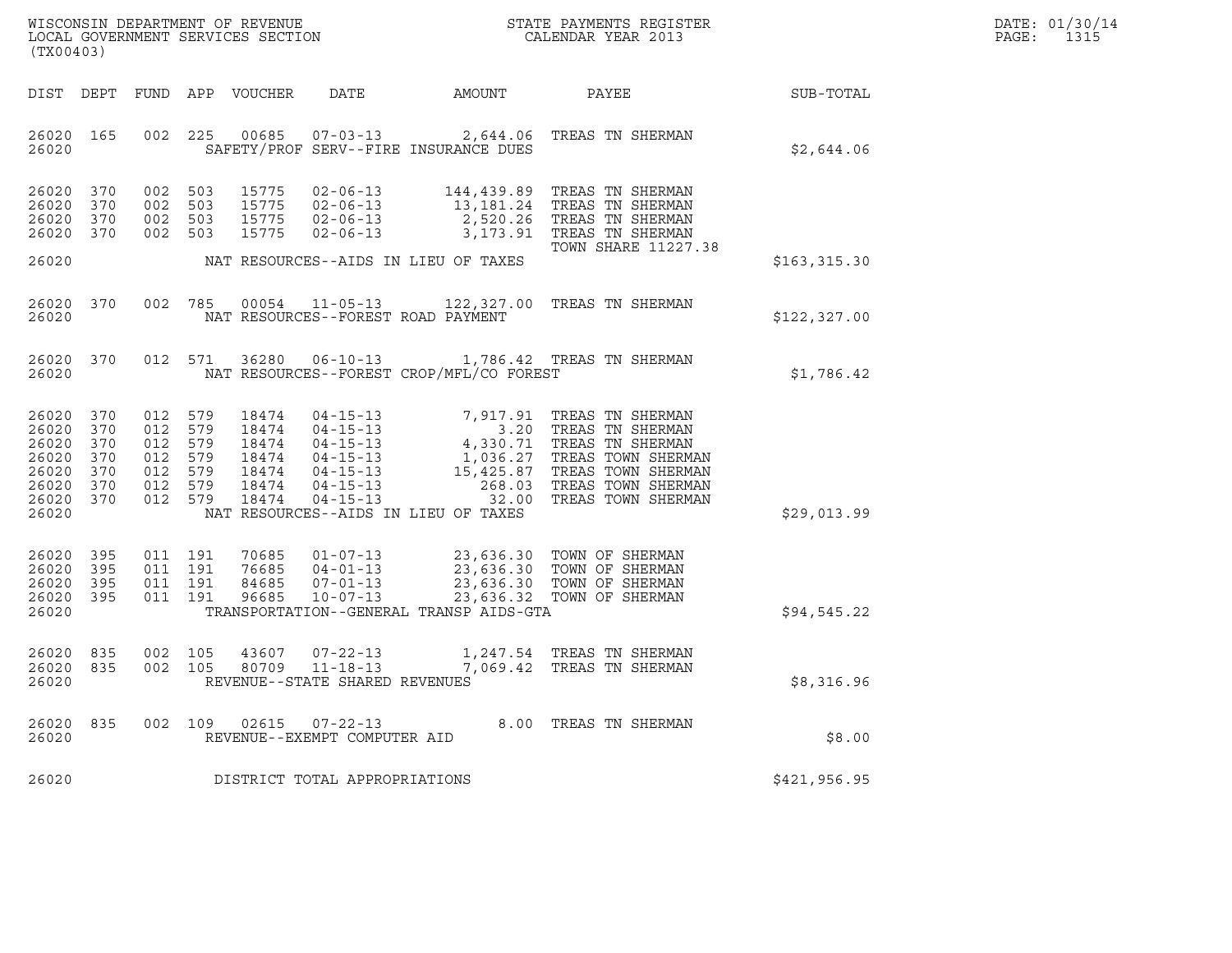| WISCONSIN DEPARTMENT OF REVENUE<br>LOCAL GOVERNMENT SERVICES SECTION<br>(TX00403) | STATE PAYMENTS REGISTER<br>CALENDAR YEAR 2013 | DATE: 01/30/14<br>PAGE:<br>1316 |
|-----------------------------------------------------------------------------------|-----------------------------------------------|---------------------------------|

| (TX00403)                                                             |                                                      |                                           |                                                                    |                                          |                                                                                                                       |                |
|-----------------------------------------------------------------------|------------------------------------------------------|-------------------------------------------|--------------------------------------------------------------------|------------------------------------------|-----------------------------------------------------------------------------------------------------------------------|----------------|
| DIST DEPT                                                             |                                                      | FUND APP VOUCHER DATE                     |                                                                    | AMOUNT                                   | PAYEE                                                                                                                 | SUB-TOTAL      |
| 26236<br>165<br>26236                                                 | 002<br>225                                           | 00686                                     | SAFETY/PROF SERV--FIRE INSURANCE DUES                              |                                          | 07-03-13 2,334.27 TREAS CITY HURLEY                                                                                   | \$2,334.27     |
| 395<br>26236<br>26236<br>395<br>26236<br>395<br>26236<br>395<br>26236 | 011<br>191<br>011<br>191<br>011<br>191<br>011<br>191 | 70686<br>76686 04-01-13<br>84686<br>96686 | $01 - 07 - 13$<br>$07 - 01 - 13$                                   | TRANSPORTATION--GENERAL TRANSP AIDS-GTA  | 48,066.76 CITY OF HURLEY<br>48,066.76 CITY OF HURLEY<br>48,066.76 CITY OF HURLEY<br>10-07-13 48,066.76 CITY OF HURLEY | \$192,267.04   |
| 26236<br>455<br>26236                                                 | 002<br>231                                           |                                           | JUSTICE--LAW ENFORCEMENT TRAINING                                  | 00324 02-08-13 800.00                    | TREAS CITY HURLEY                                                                                                     | \$800.00       |
| 465<br>26236<br>26236                                                 | 072<br>365                                           |                                           |                                                                    | MILITARY AFFAIRS--EMERGENCY MANAGEMENT   | 00209  09-25-13  9,081.30  TREAS CITY HURLEY                                                                          | \$9,081.30     |
| 26236<br>835<br>26236<br>835<br>26236                                 | 002<br>105<br>002<br>105                             | 80710                                     | 43608 07-22-13<br>$11 - 18 - 13$<br>REVENUE--STATE SHARED REVENUES |                                          | 139,024.64 TREAS CITY HURLEY<br>558,554.27 TREAS CITY HURLEY                                                          | \$697,578.91   |
| 26236<br>835<br>26236<br>835<br>26236                                 | 002<br>109<br>002<br>109                             | 02616<br>05143                            | $07 - 22 - 13$<br>$07 - 22 - 13$<br>REVENUE--EXEMPT COMPUTER AID   |                                          | 2,343.00 TREAS CITY HURLEY<br>36.00 TREAS CITY HURLEY                                                                 | \$2,379.00     |
| 26236<br>835<br>26236<br>835<br>26236                                 | 002<br>302<br>002<br>302                             | 10036<br>11036                            | $07 - 22 - 13$<br>$07 - 22 - 13$                                   | REVENUE-FIRST DOLLAR/SCHOOL LEVY CREDITS | 88,782.85 TREAS CITY HURLEY<br>55,825.74 TREAS CITY HURLEY                                                            | \$144,608.59   |
| 26236<br>835<br>26236                                                 | 002<br>501                                           | 00002                                     | $02 - 01 - 13$                                                     | DOA-PAYMENT FOR MUNICIPAL SERVICES AID   | 3,393.00 TREAS CITY HURLEY                                                                                            | \$3,393.00     |
| 26236<br>835<br>26236                                                 | 021<br>363                                           | 37175                                     | $03 - 25 - 13$<br>REVENUE--LOTTERY CREDIT -                        |                                          | 39,467.84 TREAS CITY HURLEY                                                                                           | \$39,467.84    |
| 26236                                                                 |                                                      |                                           | DISTRICT TOTAL APPROPRIATIONS                                      |                                          |                                                                                                                       | \$1,091,909.95 |